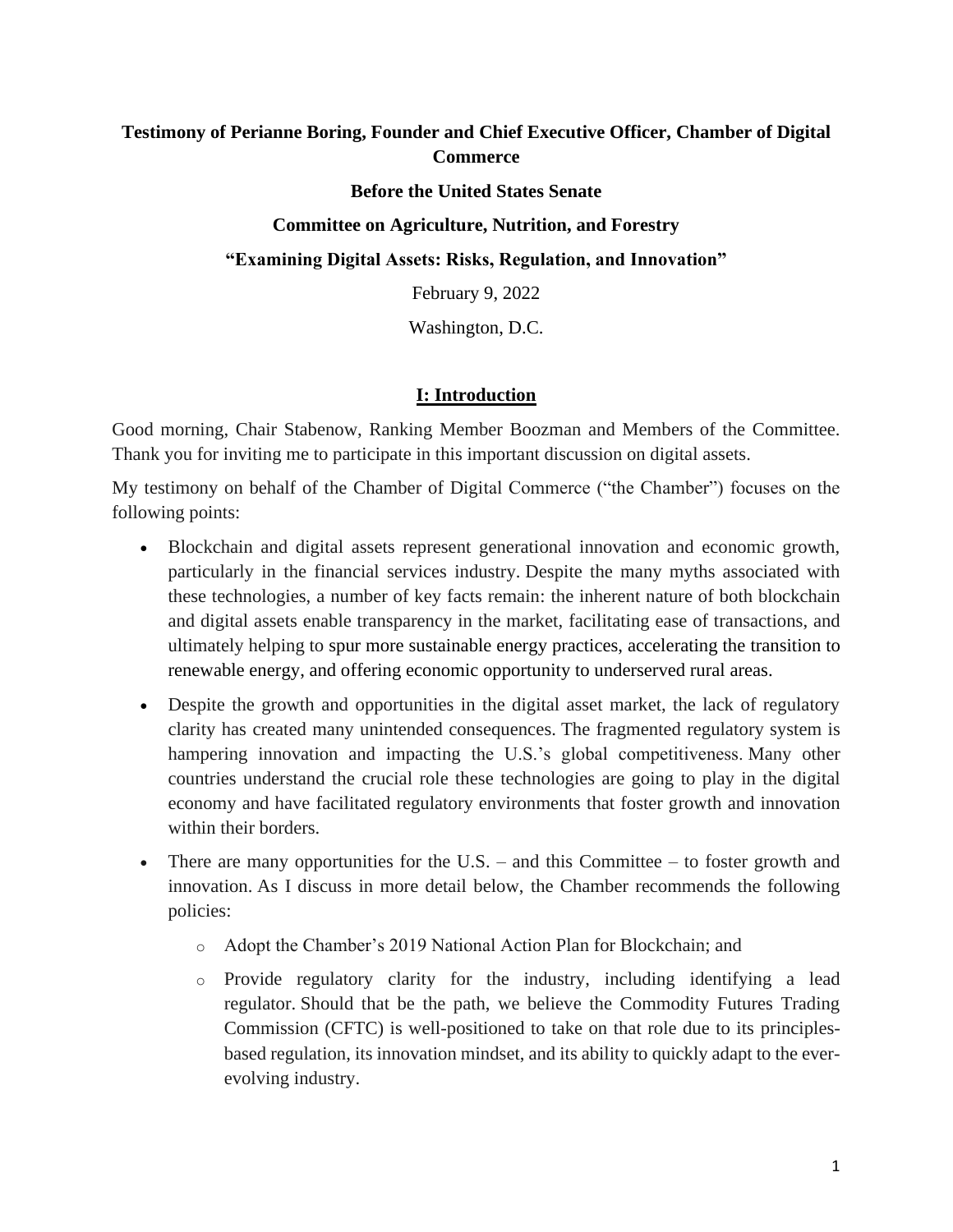Today, I am appearing on behalf of the Chamber of Digital Commerce, which I founded and where I continue to serve as Chief Executive Officer. Established in 2014 as the world's first and largest blockchain trade association, the Chamber's mission is to promote the acceptance and use of digital assets and blockchain technology. We are supported by a diverse membership that represents the blockchain industry globally, including more than 200 of the world's leading startups, software companies, financial institutions, and investment firms, as well as other market participants, including digital asset mining firms. Membership is open to all companies committed to supporting and growing this thriving marketplace.

Through education, advocacy, and close collaboration with policymakers and regulators, the Chamber works to develop public policies that provide certainty and clarity to the marketplace. Such sound policies will foster innovation, job creation, and investment for industries and businesses of all sizes, while encouraging adoption of these transformative technologies with applications far beyond finance or investing. Just as important, if not more so, these policies will also maintain U.S. leadership in the global digital asset and blockchain ecosystem.

Digital assets and blockchain technology hold a generational promise for entrepreneurs, investors and broader society. It is not an exaggeration to say that these opportunities are on the scale of innovations that followed the widespread deployment of electricity, the railroads, or the Internet.

Digital assets are helping to usher in a truly global and inclusive economy, while blockchain technologies are revolutionizing and disrupting entire industries. This revolution is not only in financial services and banking, but also can be seen in innovations in the agriculture industry focused on supply chain, government records, title and asset ownership, digitization and encryption of records, and digital identity.

With an appropriate policy and regulatory framework, digital assets and blockchain can positively affect the future of businesses and governments and broader society, as innovations did in the 19<sup>th</sup> and  $20<sup>th</sup>$  centuries. But just as the Internet required regulations suited for an emerging technology versus the legacy infrastructure of the rotary phone, policies for digital assets and blockchain technology should be based on the use cases of the future versus the needs of early 20th century financial services. What this policy framework should look like is what I wish to discuss with you today.

Before I discuss our policy recommendations, it is important to provide a basic overview of both blockchain and digital assets.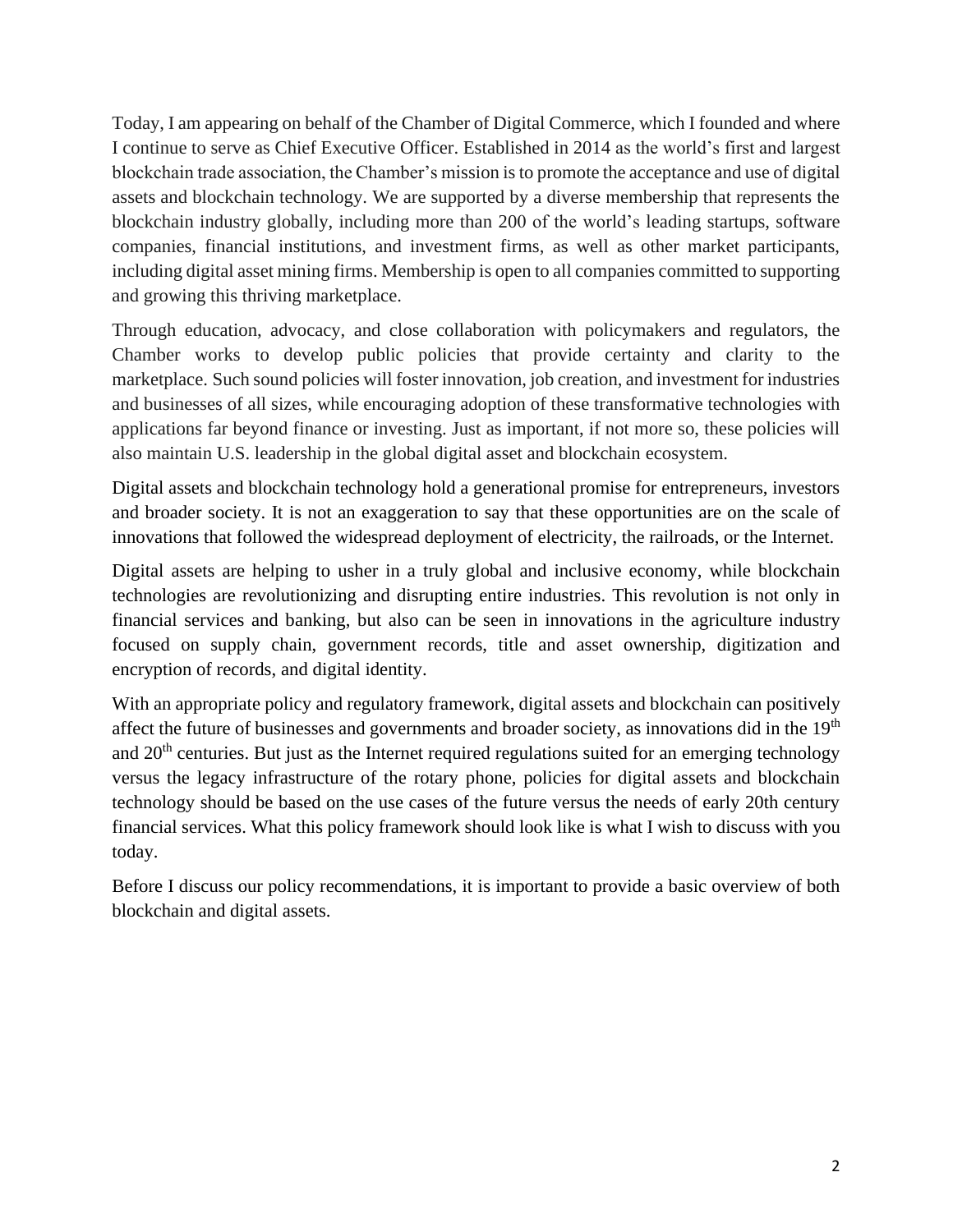## **II: Bitcoin and Blockchain**

## **A. History**

In 2009, Bitcoin was designed as a "peer-to-peer electronic cash system" and was the first-ever blockchain network.<sup>1</sup> Its creation was motivated by the so-called "double-spending problem," which for decades perplexed the founding generation of the Internet. Bitcoin's creator identified a problem: although the Internet generally allowed for the peer-to-peer transmission of *information*, such as media files and text, it did not facilitate the peer-to-peer transmission and transfer of a *unit of value*. The Internet for years enabled individuals to transmit copies of pictures to others without an intermediary, but was incapable of enabling an individual to transfer a payment in a similar way. In other words, sending you a dollar meant giving up my dollar (this *was* the "double spending problem").<sup>2</sup>

Intermediate solutions which have emerged to bring finance to the World Wide Web suffer from the "double spending problem." These solutions effectively take existing financial infrastructure and retrofit it to the Internet. There are certainly some important innovations – mobile phone apps allow us to deposit checks without visiting a bank branch; online portals allow us to make stock trades at a lower cost without calling brokers; etc. – but they do not transform the fundamental nature of finance. Financial transactions on the Internet *require* intermediaries; otherwise, there is no way to validate the ownership of units of value.

When Satoshi Nakamoto – the founder(s) of Bitcoin – solved the "double spending problem" by publishing the Bitcoin protocol, they gave birth to a new era that allowed for the Internet to truly extend into finance without intermediaries. Blockchain technology allows for the proliferation of distributed, immutable databases that can be relied upon as the source of truth and used by American businesses seeking to record property ownership and facilitate global commerce.

While decades of competitive pressures introduced by the Internet have fundamentally changed media moving forward, equivalently monumental shifts in other areas, particularly agriculture, finance, and supply chains, have not yet been realized because the full promise of the Internet required the invention of blockchain to be unleashed. We are only beginning to utilize the full potential of Satoshi's elegant creation.

## **B. Example Use Cases**

The future looks bright. "Blockchain is a cryptographically secure platform ideal for permanently storing assets and ownership information, and will serve as the foundation or 'rails' for other technologies, like the Internet of Things ("IoT") and artificial intelligence."<sup>3</sup> Satoshi's solution to the "double spending problem" has implications not only for the financial sector, but also for the

<sup>&</sup>lt;sup>1</sup> "Bitcoin: A Peer-to-Peer Electronic Cash System." Satoshi Nakamoto. [https://bitcoin.org/bitcoin.pdf.](https://bitcoin.org/bitcoin.pdf) <sup>2</sup> "Bitcoin: Inside the encrypted, peer to peer digital currency." Thomas Lowenthal. [https://arstechnica.com/tech-](https://arstechnica.com/tech-policy/2011/06/bitcoin-inside-the-encrypted-peer-to-peer-currency/)

[policy/2011/06/bitcoin-inside-the-encrypted-peer-to-peer-currency/](https://arstechnica.com/tech-policy/2011/06/bitcoin-inside-the-encrypted-peer-to-peer-currency/)<br><sup>3</sup> "National Action Plan for Blockchain." Chamber of Digital Commerce, February 2019. <https://digitalchamber.s3.amazonaws.com/National-Action-Plan-for-Blockchain1.pdf>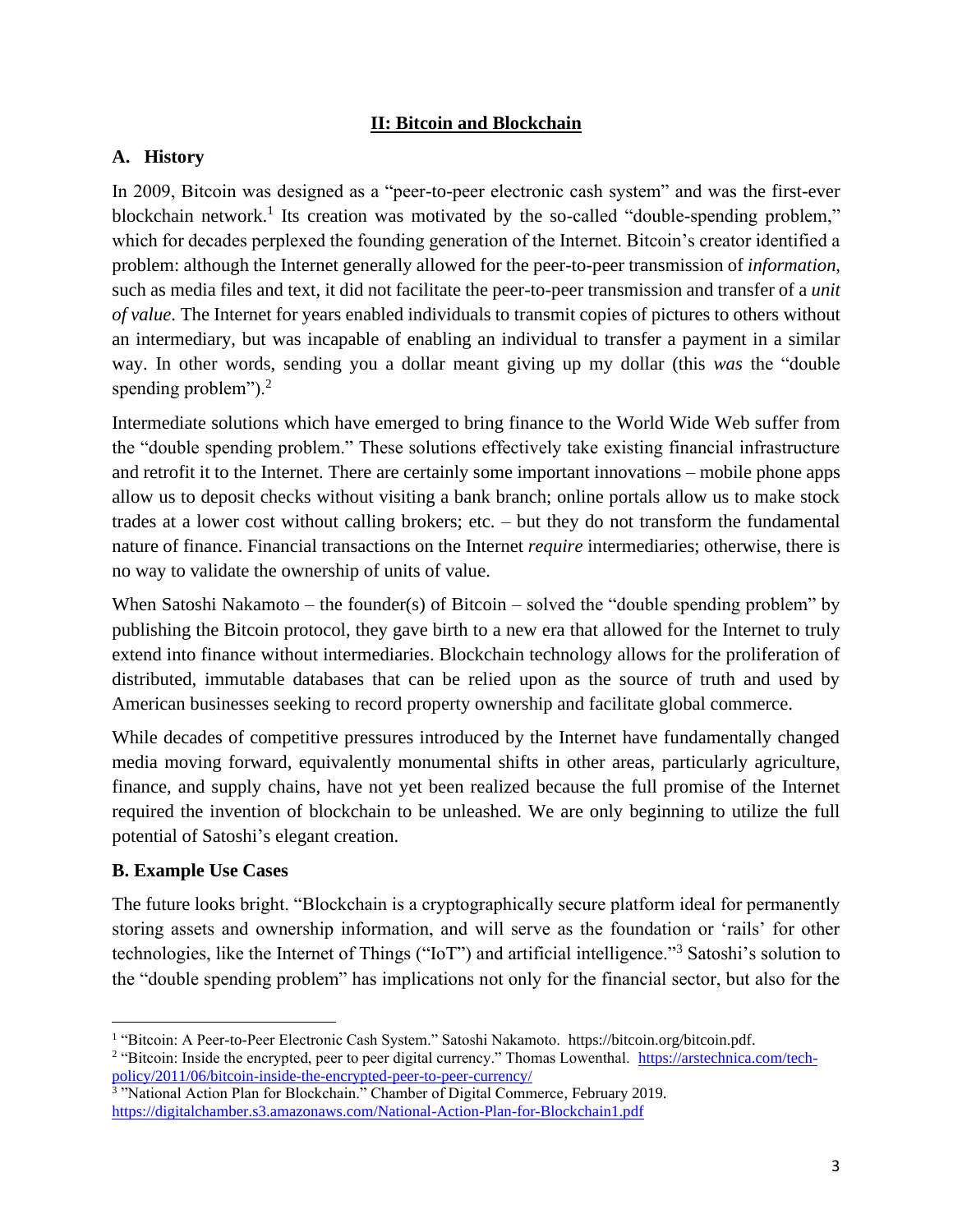near-instantaneous, secure transmittal of information that can be validated through peer-to-peer networks versus through intermediaries, complicated by human error. Accordingly, the use cases have grown exponentially in the last few years as new blockchain innovations inspired by the Bitcoin blockchain have emerged.

Some are proprietary solutions (think of a company's intranet versus the open Internet), and some are open-source solutions that allow for distributed computer programs to be hosted and executed (such as Ethereum or Solana). In other words, there are various ways blockchains are advancing human prosperity and progress.

For today's purposes, I've highlighted a few use-cases that our members are involved in that touch on the matter we're here to discuss:

## *Cross-Border Payments*

The economics of migrant worker remittances and business-to-business (B2B) cross-border payments are important to America's farmers, and blockchain technology has the potential to make these payments faster and more affordable.

A typical remittance fee can be as high as 10.9% per transaction, <sup>4</sup> while the World Bank estimates that sending payments can cost an average of 6.38% of the amount sent.<sup>5</sup> In addition, international money transfers can take anywhere from 1 to 5 business days depending on the banks involved, the destination country, bank hours of operation, and needed currency conversions.<sup>6</sup> In contrast, payments providers operating in South America and Africa using bitcoin and other digital assets charge transaction commissions as low as  $.1\%$ .<sup>7</sup> Since analysts expect that the remittance market will grow between \$200 billion to over \$900 billion by 2026, lower fees will ensure that more funds go to workers and their families instead of to intermediaries.<sup>8</sup>

Chamber members are applying blockchain technology to help lower the cost of cross-border payments. For example, in testimony before the House Financial Services Committee in December of 2021, Stellar Development Foundation CEO Denelle Dixon explained how Stellar's blockchain facilitates faster settlement than traditional cross-border transactions.<sup>9</sup>

<sup>4</sup> ["Bitcoin gains traction as vehicle for sending remittances home to Mexico,](https://mexiconewsdaily.com/news/bitcoin-gains-traction-as-vehicle-for-sending-remittances-home-to-mexico/)" Mexico News Daily, May 10, 2021. <https://mexiconewsdaily.com/news/bitcoin-gains-traction-as-vehicle-for-sending-remittances-home-to-mexico/>

<sup>&</sup>lt;sup>5</sup> ["Remittance Prices Worldwide,](https://remittanceprices.worldbank.org/en)" The World Bank, March 2021.<https://remittanceprices.worldbank.org/en> <sup>6</sup> ["How long do international money transfers take?,](https://www.westernunion.com/blog/au-how-long-does-international-money-transfer-take/)" Cecilia Hendrix, *Western Union*, April 5, 2021.

<https://www.westernunion.com/blog/au-how-long-does-international-money-transfer-take/> <sup>7</sup> ["The new wave of crypto users: migrant workers,](https://restofworld.org/2021/crypto-remittances/)" Andalusia Knoll Sol, *Rest of World*, April 26, 2021.

https://restofworld.org/2021/crypto-remittances/

<sup>8</sup> ["Global Remittance Market is Expected to Grow by \\$200 Billion by 2026,](https://thefintechtimes.com/global-remittance-market-is-expected-to-grow-by-200-billion-by-2026/#:~:text=Global%20Remittance%20Market%20is%20Expected%20to%20Grow%20by,transfer%20market%20reached%20over%20%24700%20billion%20in%202020.)" Polly Jean Harrison, *The FinTech Times*, June 29, 2021[. https://thefintechtimes.com/global-remittance-market-is-expected-to-grow-by-200-billion-by-](https://thefintechtimes.com/global-remittance-market-is-expected-to-grow-by-200-billion-by-2026/#:~:text=Global%20Remittance%20Market%20is%20Expected%20to%20Grow%20by,transfer%20market%20reached%20over%20%24700%20billion%20in%202020)[2026/#:~:text=Global%20Remittance%20Market%20is%20Expected%20to%20Grow%20by,transfer%20market%2](https://thefintechtimes.com/global-remittance-market-is-expected-to-grow-by-200-billion-by-2026/#:~:text=Global%20Remittance%20Market%20is%20Expected%20to%20Grow%20by,transfer%20market%20reached%20over%20%24700%20billion%20in%202020) [0reached%20over%20%24700%20billion%20in%202020.](https://thefintechtimes.com/global-remittance-market-is-expected-to-grow-by-200-billion-by-2026/#:~:text=Global%20Remittance%20Market%20is%20Expected%20to%20Grow%20by,transfer%20market%20reached%20over%20%24700%20billion%20in%202020)

<sup>&</sup>lt;sup>9</sup> "Testimony of Denelle Dixon, CEO and Executive Director, Stellar Development Foundation Before the United [States House of Representatives Committee on Financial Services,](https://financialservices.house.gov/uploadedfiles/hhrg-117-ba00-wstate-dixond-20211208.pdf)" *Stellar Development Foundation*, December 8, 2021.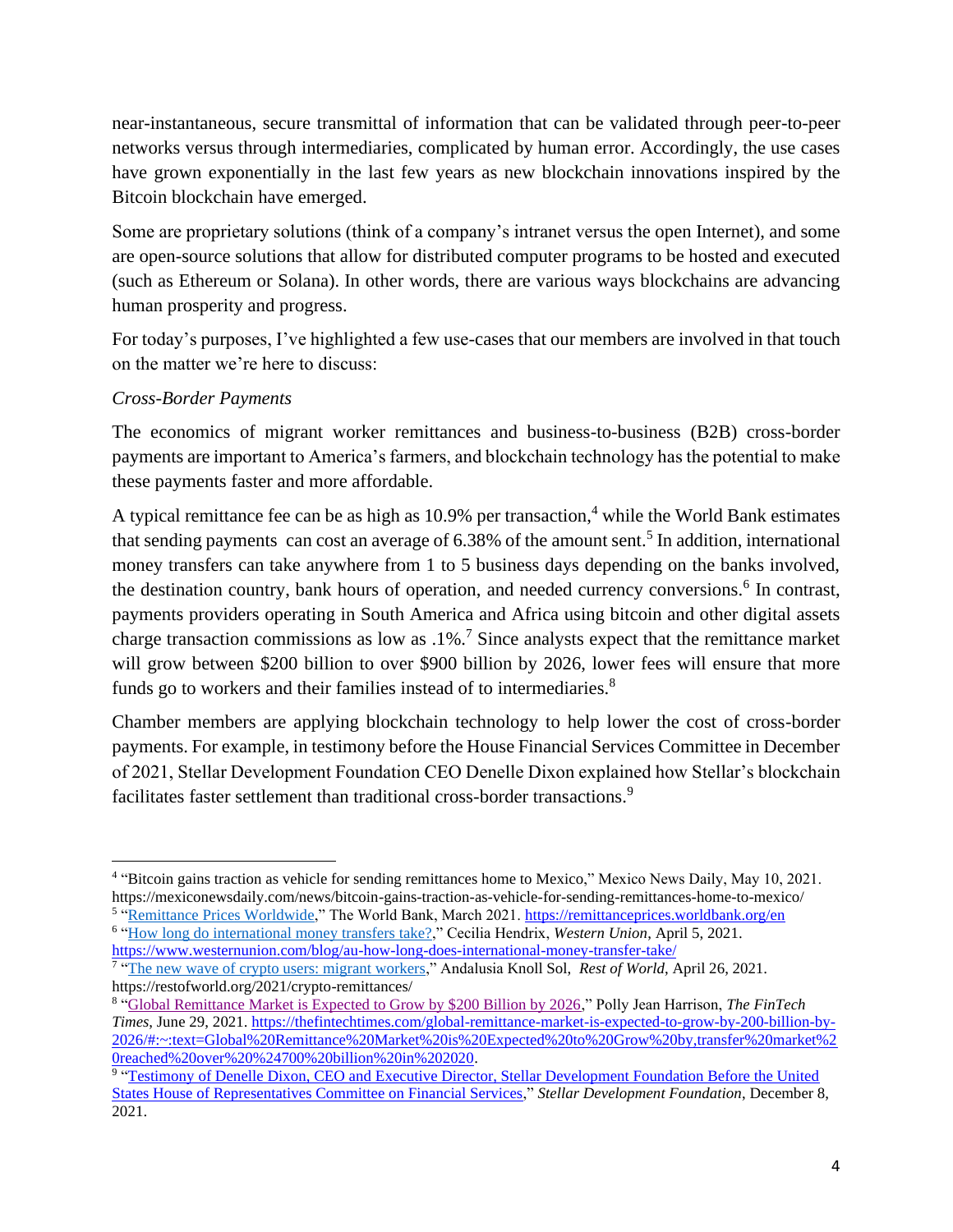MoneyGram International, a well-known name in cross-border transfers, has also begun a pilot program that allows customers to make cross-border stablecoin transactions that are converted into a currency of the sender's choice without the need for a bank account.<sup>10</sup> While there are fees associated with currency conversion, transferring funds on a traceable blockchain provides for a more secure transaction option than legacy payments solutions and faster fund collection for the recipient.

Blockchain technology is also enabling small- and medium-sized businesses to better facilitate cross-border commerce. In December, B2B payments business Tribal Credit launched a partnership with digital asset exchanges Bitso and Stellar that allows businesses in Mexico to send payment in pesos to the U.S., while the U.S. business receives payment in USD.<sup>11</sup> This partnership has the potential to facilitate faster payments and better relationships among the 62 million smalland medium-sized businesses that transact globally each year.

## *Supply chains & ownership registries*

Blockchain technology is not just about payments. It also allows users to efficiently verify online identities or information while maintaining control of sensitive data in agriculture, healthcare, and other important sectors.

A May 2021 Congressional Research Service report cited a few use cases in the agriculture sector, particularly in supply chain and food sourcing. These examples illustrate how blockchain can help achieve a higher policy goal of food safety through the tracing of a food's origin and ensuring against fraud, as in the case of the U.S. Department of Agriculture's (USDA) Agricultural Marketing Service's National Organic Program.

Blockchain technologies are already making a meaningful difference in livestock-ownership recordkeeping. From Wyoming<sup>12</sup> to Burma<sup>13</sup> to Bolivia, <sup>14</sup> blockchain technologies are being used to bring livestock ownership registries into the 21<sup>st</sup> Century. The USDA recently said it expects blockchain technology to play an "essential role" in our nation's complex agricultural supply chains.<sup>15</sup>

<sup>&</sup>lt;sup>10</sup> ["MoneyGram International Launches a New Pilot on Stellar,](https://stellar.org/blog/moneygram-international-launches-a-new-pilot-on-stellar?locale=en)" Stellar, November 17, 2021. <https://stellar.org/blog/moneygram-international-launches-a-new-pilot-on-stellar?locale=en>

<sup>&</sup>lt;sup>11</sup> "Tribal Credit, Bitso, Stellar Development Foundation Partner to Enable Faster, Cheaper Int'l B2B Payments in [LatAm,](https://www.tribal.credit/press-releases/tribal-credit-bitso-stellar-development-foundation-partner-to-enable-faster-cheaper-intl-b2b-payments-in-latam) *Tribal Credit,* December 9, 2021. [https://www.tribal.credit/press-releases/tribal-credit-bitso-stellar](https://www.tribal.credit/press-releases/tribal-credit-bitso-stellar-development-foundation-partner-to-enable-faster-cheaper-intl-b2b-payments-in-latam)[development-foundation-partner-to-enable-faster-cheaper-intl-b2b-payments-in-latam](https://www.tribal.credit/press-releases/tribal-credit-bitso-stellar-development-foundation-partner-to-enable-faster-cheaper-intl-b2b-payments-in-latam)

<sup>&</sup>lt;sup>12</sup> "Cheyenne Cattlepass Cocreating Cattle Tracking NFTs." Wyoming News.

[https://www.wyomingnews.com/news/cheyenne-s-cattlepass-co-creating-cattle-tracking-nfts/article\\_db88058e-](https://www.wyomingnews.com/news/cheyenne-s-cattlepass-co-creating-cattle-tracking-nfts/article_db88058e-8384-5db5-8973-e6bafaa7852f.html)[8384-5db5-8973-e6bafaa7852f.html](https://www.wyomingnews.com/news/cheyenne-s-cattlepass-co-creating-cattle-tracking-nfts/article_db88058e-8384-5db5-8973-e6bafaa7852f.html)

<sup>&</sup>lt;sup>13</sup> "Blockchain Use Cases for Inclusive FinTech: Scalability, Privacy, and Trust Distribution. David Kuo Chuen Lee. [https://papers.ssrn.com/sol3/papers.cfm?abstract\\_id=3629135](https://papers.ssrn.com/sol3/papers.cfm?abstract_id=3629135)

<sup>&</sup>lt;sup>14</sup> "Bolivian Cattle Ranch will be Tokenized to Open Up Business to Investors." Nasdaq. Sebastian Sinclair. [https://www.nasdaq.com/articles/bolivian-cattle-ranch-will-be-tokenized-to-open-up-business-to-investors-2020-11-](https://www.nasdaq.com/articles/bolivian-cattle-ranch-will-be-tokenized-to-open-up-business-to-investors-2020-11-30) [30](https://www.nasdaq.com/articles/bolivian-cattle-ranch-will-be-tokenized-to-open-up-business-to-investors-2020-11-30)

<sup>&</sup>lt;sup>15</sup> "Blockchain to Play 'Essential Role' in Farming Supply Chains, Says US Government." Coindesk. Paddy Baker. [https://www.coindesk.com/markets/2020/08/11/blockchain-to-play-essential-role-in-farming-supply-chains-says-us](https://www.coindesk.com/markets/2020/08/11/blockchain-to-play-essential-role-in-farming-supply-chains-says-us-government/)[government/](https://www.coindesk.com/markets/2020/08/11/blockchain-to-play-essential-role-in-farming-supply-chains-says-us-government/)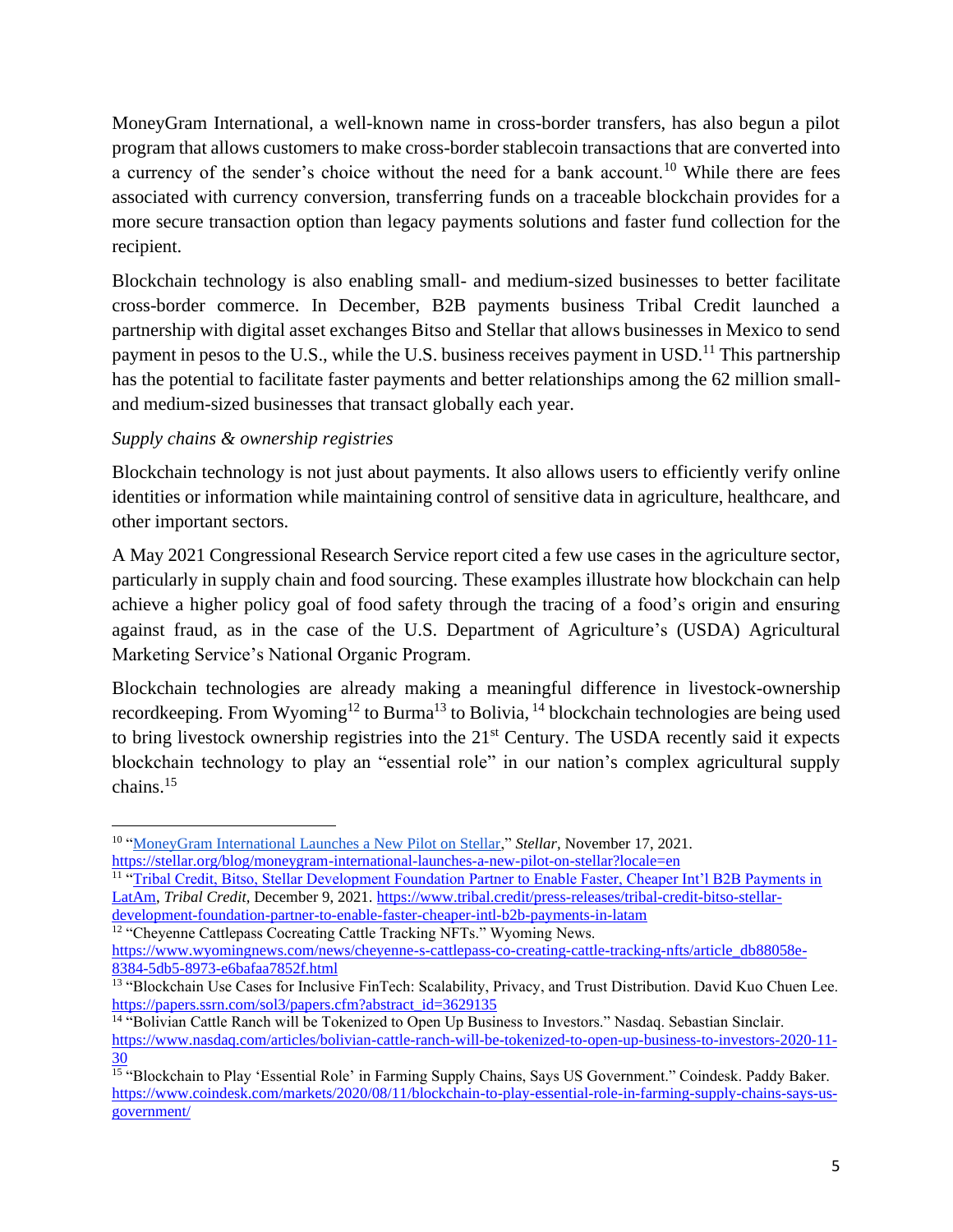Blockchain is also being used to improve food safety in supply chains. Partnering with IBM food trust blockchain, Walmart and its suppliers can track the status of produce sold in its stores. It can use this blockchain technology to efficiently identify the source location of produce, which will help consumers avoid items that have been affected by E. coli or Salmonella outbreaks.

In addition to efficiency, businesses can leverage the transparency of the blockchain to ensure ethical sourcing. For example, Ford Motor Company is a member of the Responsible Sourcing Blockchain Network to ensure it sources minerals from suppliers with ethical working conditions.

The military is also aware of the supply chain benefits of blockchain technologies. In 2020, the U.S. Air Force provided \$1.5 million to an Indiana-based blockchain firm to build out a platform for supply chain logistics.<sup>16</sup> Last year, the U.S. Navy commissioned a \$1.5 million blockchain system to help the Department of Defense's Defense Logistics Agency better sense demand and to manage supplies for our nation's warfighters.<sup>17</sup> Concerningly, geopolitical adversaries like the People's Republic of China (PRC) have more deeply embraced blockchain's industrial use cases. For example, Chinese authorities have committed to building an "advanced blockchain industrial system" to advance civil-military objectives, and blockchain technology is a key component of the Chinese Communist Party's Five Year Plan.<sup>18</sup>

Of particular interest is the PRC's efforts to build smart cities on blockchains ultimately controlled by the state. As with any technology, however, blockchain is neutral, and its applications can be either good or bad. Although the PRC seeks to leverage blockchain technology for illiberal ends, blockchain can also be used in a free and open society – like the U.S. – to facilitate expression, improve the delivery of government benefits, and record digital identities.

Some Chamber members, for example, have created a marketplace for pieces of art on the blockchain.<sup>19</sup> Other Chamber members, such as IBM, Burst IQ, and Ontology, are leveraging blockchain technology to allow users to verify their digital identities online while maintaining control over sensitive personal data in healthcare, the auto industry, financial services and elsewhere.<sup>20</sup>

<sup>&</sup>lt;sup>16</sup> "US Air Force Gives Blockchain Firm \$1.5M to Build Supply Chain Network." Coindesk. Danny Nelson. [https://www.coindesk.com/markets/2020/06/15/us-air-force-gives-blockchain-firm-15m-to-build-supply-chain](https://www.coindesk.com/markets/2020/06/15/us-air-force-gives-blockchain-firm-15m-to-build-supply-chain-network/)[network/](https://www.coindesk.com/markets/2020/06/15/us-air-force-gives-blockchain-firm-15m-to-build-supply-chain-network/)

<sup>&</sup>lt;sup>17</sup> "SIMBA Chain Receives a \$1.5 Million SBIR Phase II Contract from the US Office of Naval Research." Global News Wire. [https://www.globenewswire.com/news-release/2021/01/13/2157839/0/en/SIMBA-Chain-Receives-a-1-](https://www.globenewswire.com/news-release/2021/01/13/2157839/0/en/SIMBA-Chain-Receives-a-1-5-Million-SBIR-Phase-II-Contract-From-the-U-S-Office-of-Naval-Research.html) [5-Million-SBIR-Phase-II-Contract-From-the-U-S-Office-of-Naval-Research.html](https://www.globenewswire.com/news-release/2021/01/13/2157839/0/en/SIMBA-Chain-Receives-a-1-5-Million-SBIR-Phase-II-Contract-From-the-U-S-Office-of-Naval-Research.html)

<sup>&</sup>lt;sup>18</sup> "China Plans to Accelerate Blockchain Development and Adoption in Push to Become a World Leader in Technology by 2025." South China Morning Post. Coco Feng. [https://www.scmp.com/tech/tech](https://www.scmp.com/tech/tech-trends/article/3136515/china-plans-accelerate-blockchain-development-and-adoption-push)[trends/article/3136515/china-plans-accelerate-blockchain-development-and-adoption-push](https://www.scmp.com/tech/tech-trends/article/3136515/china-plans-accelerate-blockchain-development-and-adoption-push) 19 ["Nifty Gateway,](https://www.gemini.com/nifty-gateway)" *Gemini,* 2022

<sup>&</sup>lt;sup>20</sup> IBM has developed a blockchain based platform that has been used by businesses, universities, and others to manage digital identities. ["Blockchain for digital identity and credentials,"](https://www.ibm.com/blockchain/solutions/identity) IBM, last accessed November 3, 2021. Burst IQ has created a platform for personalized healthcare identities. Burst IQ, [Company,](https://www.burstiq.com/company/) accessed November 4, 2021. Ontology's decentralized identity application is being used in various leading consumer products including Mercedes-Benz vehicles. Ontology, ["Over 1.5 Million Users Now Managing Their Digital Identity Using ONT ID,](https://ont.io/news/en/747)  [Ontology's Decentralized Identity Application,](https://ont.io/news/en/747)" September 9, 2021.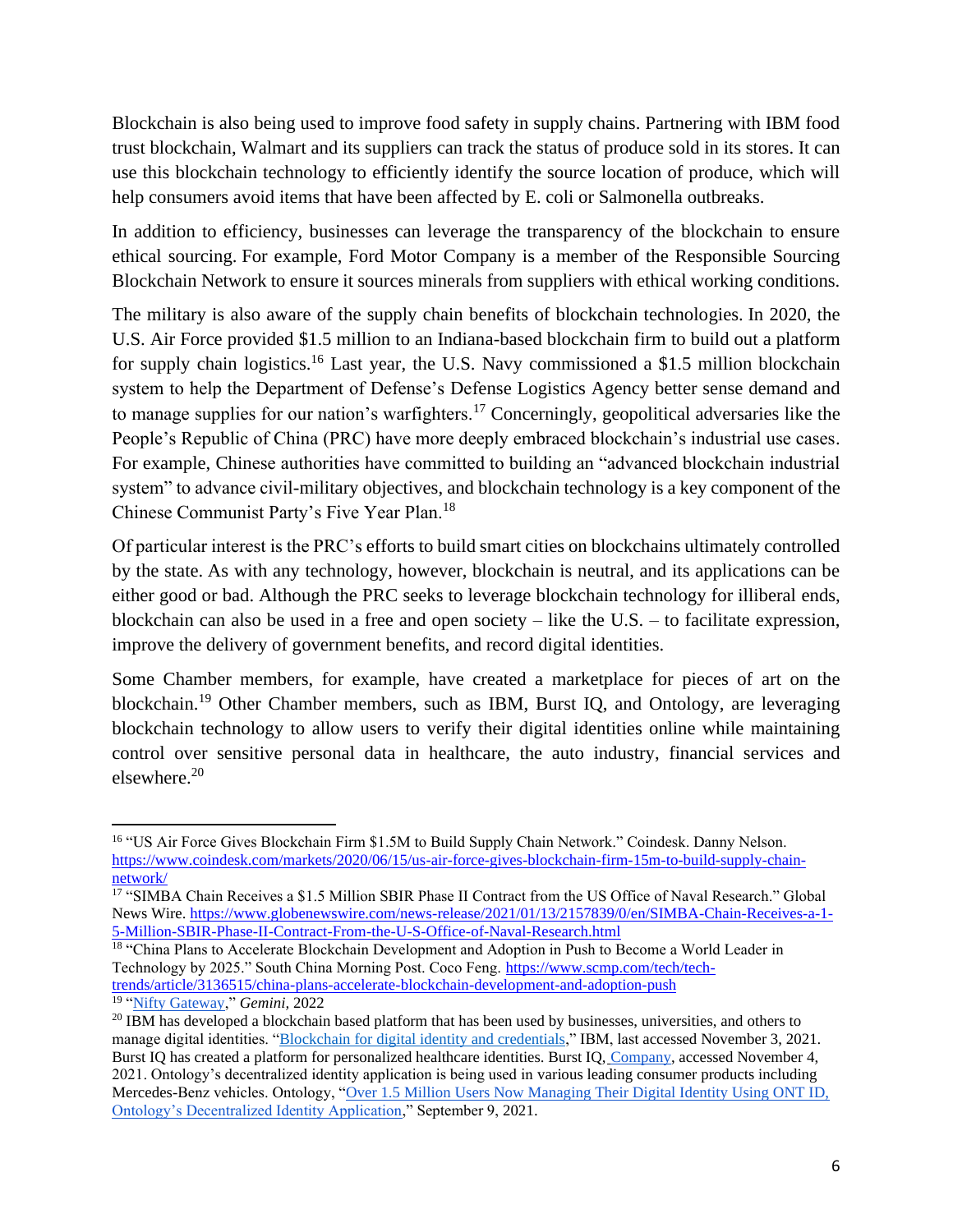### *Trade finance*

Many Chamber members are also applying blockchain to improve trade finance. Trade finance is the practice whereby banks provide credit to guarantee the exchange of goods. The trade finance market still predominantly relies on manual contract creation, slow payment processing, manual AML reviews, and other inefficiencies that rely on intermediation. Blockchain technology is improving the trade finance market in several ways.

The transparent and immutable ledger that is foundational to blockchain technology gives all parties involved greater visibility and control of transactions that occur during trades by providing a point of truth. Self-executing smart contracts can automatically trigger payments, which provide near-instant settlement if made via blockchain. Blockchain analytics providers can conduct automatic AML risk assessments as transactions are added to the blockchain, and flag suspicious activity.

Chamber member IBM is already demonstrating the benefits that blockchain can provide for trade finance. IBM Blockchain has partnered with 16 banks in 15 countries to develop the we.trade network, which automates trade finance processes and provides traders with credit rating and logistics services. IBM found that members joined the network to facilitate more trade in emerging markets, and that network transaction volumes are growing rapidly. Additionally, Chamber member Citi is an investor and participant in Contour, a blockchain-based trade finance network that digitizes trade finance contracts and transaction records, improves security, and provides realtime data synchronization for participants in the trade ecosystem.

## **III: Debunking Digital Asset Myths**

Despite these use cases and the growth of this market, there continue to be a number of myths regarding digital assets and blockchain. We are here today to provide facts to dispel these myths.

#### Myth A: Digital assets fuel ransomware and money laundering activity - FALSE

Some say the rise in digital assets is to blame for the recent surge in ransomware attacks and online financial crime. The increase in ransomware is not being driven by digital assets, but rather, by a lack of adequate cybersecurity across a rapidly digitizing economy. COVID-19 accelerated the digitization of workspaces and data; unfortunately, America's cyber hygiene has not kept up. The analytics capabilities of blockchain and increased partnerships between Chamber members and law enforcement, however, is proving effective in tracking down perpetrators of ransomware and other criminal activities. The Chamber, recognizing the need to support law enforcement agencies and fostering relationships between law enforcement and industry, co-founded the Blockchain Alliance, a public-private forum between U.S. and international law enforcement agencies and innovators.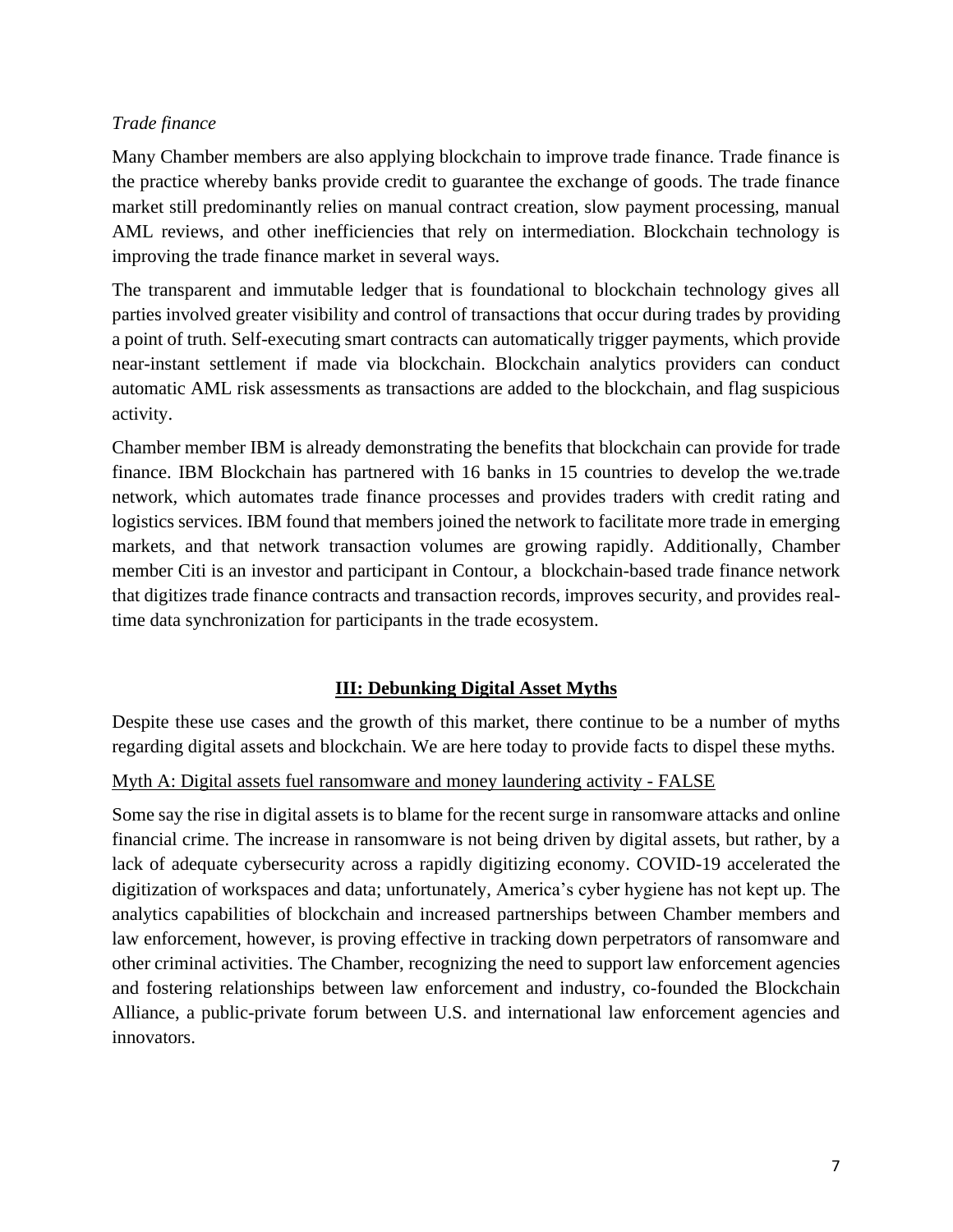It is important to understand that ransomware is not a new phenomenon. The first documented ransomware attack took place in 1989,<sup>21</sup> and in the early  $2000s - \log$  before the first bitcoin was mined – criminal organizations began to leverage ransomware.<sup>22</sup> Ransomware payments have taken many forms over the past few decades, including wire transfers, prepaid debit cards, gift cards, cash payments, and other forms of value.<sup>23</sup> The use of digital assets is unfortunately just the newest iteration of this scheme.

Unlike previous means of payment used in ransomware attacks, however, digital assets make it possible to track ransomware payments. This characteristic was made clear in the aftermath of the recent ransomware attack on Colonial Pipeline. Using blockchain analytics tools, the FBI tracked the flow of funds from Colonial Pipeline to the cybercriminals and then seized the funds.<sup>24</sup> Thanks in large part to the sophisticated blockchain analytics technologies of such Chamber members as Chainalysis and TRM Labs, as one FBI field agent told *The Wall Street Journal,* "You can't hide behind cryptocurrency."<sup>25</sup>

This transparency is likely a contributing factor to why cryptocurrency is not a preferred medium for financial crime. Overall, digital asset-related transactions represent a very small fraction of total financial crime. The United Nations estimates that the amount of money laundered globally in one year is 2% to 5% of global GDP, or \$800 billion to \$2 trillion in current U.S. dollars.<sup>26</sup> By comparison, illicit activity comprised just 0.05% of digital asset transaction volume.<sup>27</sup> This is an infinitesimal percent of global GDP. Illicit actors will always attempt to use cutting-edge technology to facilitate financial crime; however, money laundering via digital asset payments is not common.

## Myth B: Digital assets – and those who issue/trade digital assets – create a systemic risk in the U.S. financial system – FALSE

The President's Working Group on Financial Markets has suggested that there may be a role for the Financial Stability Oversight Council (FSOC) to determine the systemic risk associated with stablecoins, a type of digital asset.

Digital asset trading volume and market capitalization demonstrate that digital assets do not currently pose systemic risk to the market. On any given day, the largest U.S. digital asset trading

<sup>&</sup>lt;sup>21</sup> Danny Palmer, "30 years of ransomware: How one bizarre attack laid the foundations for the malware taking over [the world,](https://www.zdnet.com/article/30-years-of-ransomware-how-one-bizarre-attack-laid-the-foundations-for-the-malware-taking-over-the-world/)" *ZDNet*, December 19, 2019.

<sup>22</sup> Fabio Palozza, ["The Origin of Ransomware and Its Impact on Businesses,](https://blog.radware.com/security/2018/10/origin-of-ransomware/)" *Radware Blog*, October 4, 2018.

<sup>23</sup> J.P. Koning, ["Fighting Ransomware Doesn't Require Banning Cryptocurrency,](https://www.aier.org/article/fighting-ransomware-doesnt-require-banning-cryptocurrency/)" *American Institute for Economic Research*, May 29, 2021.

<sup>24</sup> David Uberti, ["How the FBI Got Colonial Pipeline's Ransom Money Back,](https://www.wsj.com/articles/how-the-fbi-got-colonial-pipelines-ransom-money-back-11623403981)" *The Wall Street Journal*, June 11, 2021.

<sup>25</sup> *Ibid.*

<sup>26</sup> ["Money Laundering,](https://www.unodc.org/unodc/en/money-laundering/overview.html)" *United Nations Office of Drug & Crime*, accessed November 3, 2021.

<sup>&</sup>lt;sup>27</sup> Crypto Crime Trends for 2022: Illicit Transaction Activity Reaches All-Time High in Value, All-Time Low in [Share of All Cryptocurrency Activity,](https://blog.chainalysis.com/reports/2022-crypto-crime-report-introduction/) *Chainalysis,* January 6, 2022. *See also* [DeFi Takes on Bigger Role in Money](https://blog.chainalysis.com/reports/2022-crypto-crime-report-preview-cryptocurrency-money-laundering/)  [Laundering But Small Group of Centralized Services Still Dominate -](https://blog.chainalysis.com/reports/2022-crypto-crime-report-preview-cryptocurrency-money-laundering/) Chainalysis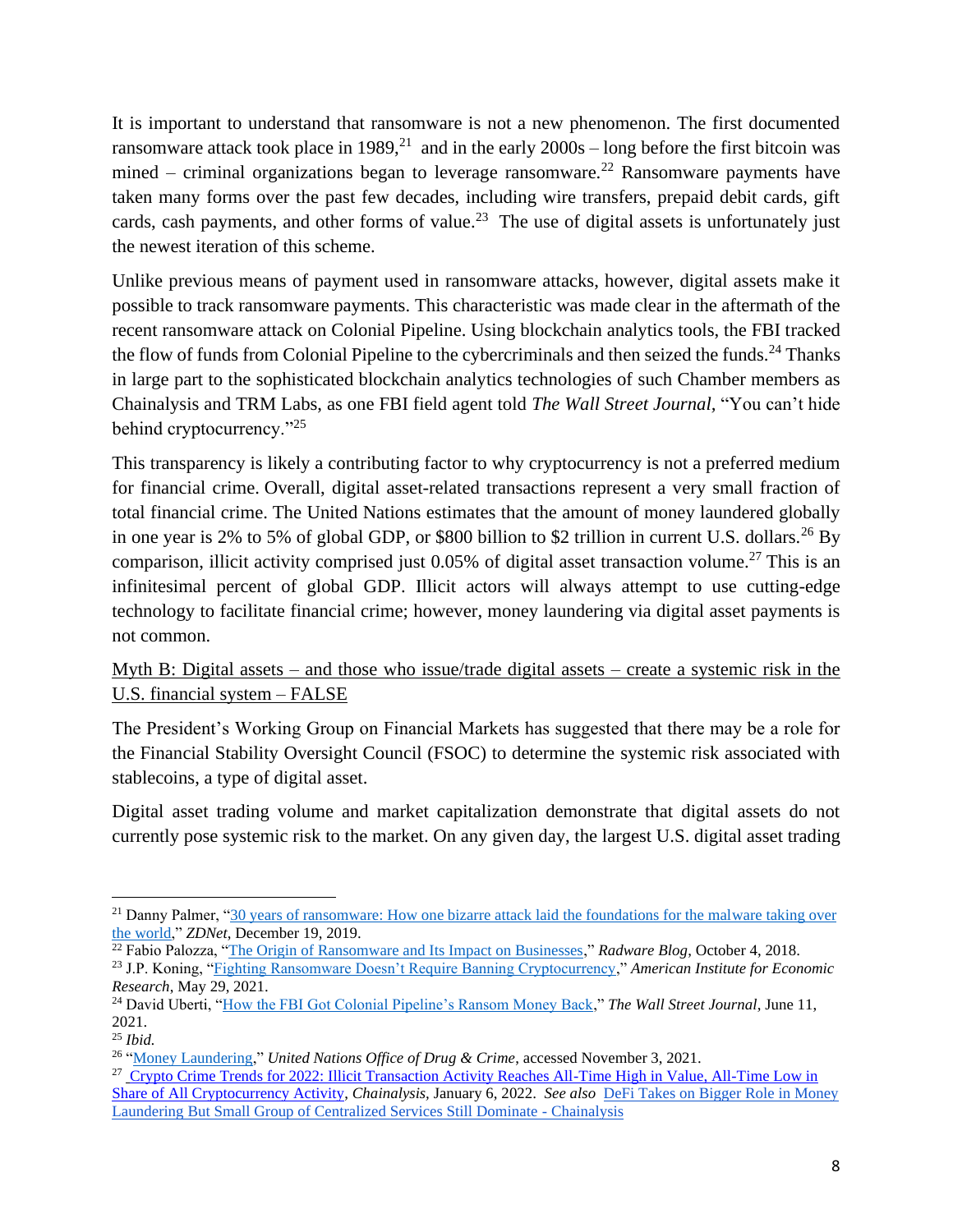platform typically experiences around 1% of the trading volume of Nasdaq, the largest U.S. stock exchange.<sup>28</sup>

Measuring by asset size also underscores that U.S. cryptocurrency activity poses no systemic risk. The balance sheet of the largest digital asset trading platform is \$15.9 billion, about the size of a community bank. For comparison, the balance sheet of the largest U.S. bank is \$2.5 trillion.<sup>29</sup> U.S. digital asset companies are also not leveraged to the degree of commercial banks.

Some point to digital asset market volatility as a cause for concern. Just as with the volatility in the traditional stock market, bitcoin and other digital asset price volatility does not pose a systemic risk resulting in firm failures or bankruptcy.

## Myth C: The digital asset industry is fraught with unregulated speculation and fraud - FALSE

The digital asset industry is regulated at both the Federal and State levels. At the Federal level, depending on the type of digital asset and its use, a number of financial regulators have digital assets in their jurisdiction. For the discussion today, I will focus on the role of the Commodity Futures Trading Commission (CFTC).

The CFTC has deemed the digital assets bitcoin and ether as commodities and as such, pursuant to the Commodity Exchange Act, has regulatory authority over derivatives products and those market participants that touch such products, including designated contract markets and swap execution facilities. Additionally, the CFTC has fraud and anti-manipulation enforcement authority over the spot market for commodities,  $30$  which include bitcoin and ether. Moreover, digital asset exchanges and stablecoin providers are also subject to State-level money transmitter and payments laws. Many cryptocurrency businesses are also required to register and report to the Financial Crimes Enforcement Network (FinCEN) as money services businesses.<sup>31</sup> In addition, digital asset exchanges and digital asset issuers are required to comply with State and Federal consumer protection laws. The U.S. Securities and Exchange Commission (SEC) has also asserted that a variety of digital assets are unregistered securities offerings, and thus subject to SEC jurisdiction.

The issue is not a *lack* of regulation, but rather a *disjointed* regulatory approach without clear rules of the road. This problem and proposed solutions are set forth in more detail in sections IV, V, and VI of my testimony.

Myth D: Digital assets – and in particular – the creation of digital assets on blockchain harm the environment - FALSE

Like the traditional financial industry, ensuring the functionality and integrity of the Bitcoin network and other proof-of-work blockchains require energy use. However, digital asset mining

<sup>&</sup>lt;sup>28</sup> Daily trading volume data is for Coinbase was retrieved from [nomics](https://nomics.com/exchanges/gdax-coinbase-exchange) and [NasdaqTrader.com](http://www.nasdaqtrader.com/Trader.aspx?id=DailyMarketSummary) for Nasdaq.

<sup>&</sup>lt;sup>29</sup> Balance sheet data retrieved from *[Investing.com](https://www.investing.com/equities/coinbase-global-balance-sheet)* for Coinbase and the [Federal Reserve Board](https://www.federalreserve.gov/releases/lbr/current/default.htm) for JPMorganChase 30 ["CFTC Jurisdiction Over Cryptocurrency –](https://www.jdsupra.com/legalnews/cftc-jurisdiction-over-cryptocurrency-99573/) Implications for Industry Participants," *White & Case*, November 12, 2019.

<sup>31</sup> *Ibid*.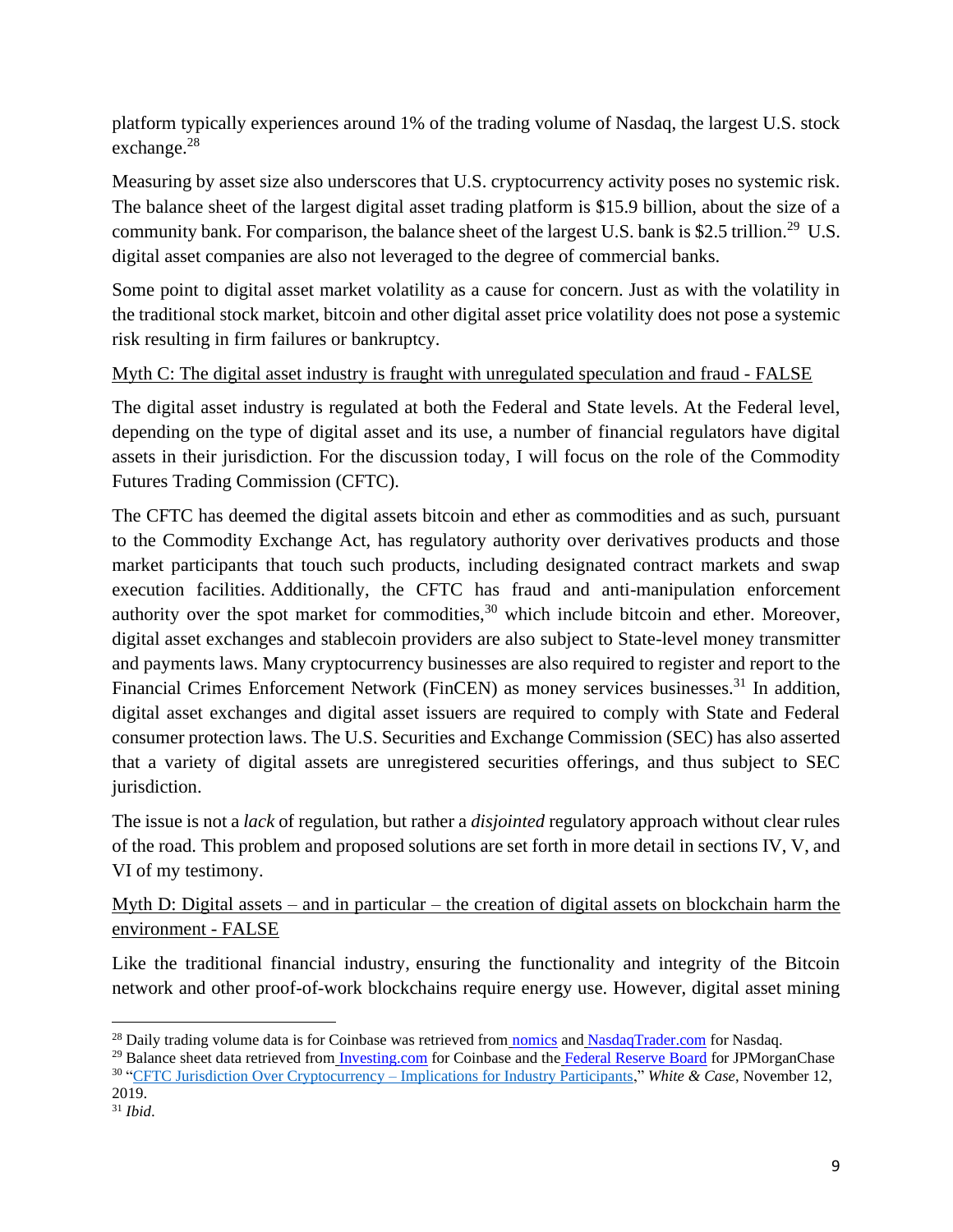brings with it an opportunity that the United States should not overlook. Namely, digital asset mining is helping spur sustainable energy practices, accelerating and funding the transition to renewable energy, and offering economic revitalization to underserved rural areas.

In 2020 bitcoin mining was estimated to use 188 terawatts of power, which is about 0.122% of global energy consumption. According to the Bitcoin Mining Council, 58.5% of the industry's energy use comes from sustainable sources; no other industry comes close to such an energy mix – bitcoin mining is one of the most sustainable industries in the world today.<sup>32</sup>

For comparison, in 2020 renewable energy sources accounted for about 12% of total energy consumption in the United States.<sup>33</sup> Much of the growth in market share for renewables for digital asset mining can be attributed to a recent exodus from China to the United States, resulting in a rapid increase of sustainable energy use due to bitcoin mining in the U.S. If we do not take advantage of this opportunity in the United States, other less developed countries will allow digital mining with more emissions and far less oversight.

The growth of bitcoin mining in the U.S. will accelerate the adoption of renewable power generation. Utilities have a greater incentive to invest in solar and wind energy when they know that they will have a consistent customer in a bitcoin miner. As well, unlike other energy consumers, bitcoin miners can power down when the grid is experiencing strain, and power up when the grid has excess load from renewables. This ability leads to less wasted energy, better grid management on extreme load cases, enough bitcoin mining revenue for utilities to continue developing and adopting renewables, and reduced costs from efficiencies derived from higher base loads.

Bitcoin miners are also helping reduce waste and carbon emissions in fossil fuel industries. For example, bitcoin miners are relocating to oil fields to use natural gas that drillers are unable to transport and typically vent into the atmosphere as methane in a process called "flaring."<sup>34</sup> Methane is a much more powerful greenhouse gas than carbon (25x worse), and reducing the practice of flaring helps lessen the environmental impact of drilling.<sup>35</sup> Pressure from government and the private sector to reduce carbon emissions overall will likely continue to propel bitcoin miners to innovate and seek out renewable and lower carbon-intensive energy sources.

Digital asset mining has also helped create new jobs in states across the country, including Washington, North Carolina, Montana, Oklahoma, New York, South Carolina, Pennsylvania, Georgia, Kentucky, Ohio, Texas, and North Dakota.<sup>36</sup> In many cases, mining companies have

<sup>&</sup>lt;sup>32</sup> "Q4 Bitcoin Mining Council Survey Confirms Improvements in Sustainable Power Mix and Technological [Efficiency,](https://bitcoinminingcouncil.com/q4-bitcoin-mining-council-survey-confirms-sustainable-power-mix-and-technological-efficiency/)" *Bitcoin Mining Council,* 2022.

<sup>&</sup>lt;sup>33</sup> ["How much of U.S. energy consumption and electricity generation comes from renewable energy sources?,](https://www.eia.gov/tools/faqs/faq.php?id=92&t=4)" U.S. Energy Information Administration, last modified May 14, 2021.

<sup>34</sup> Laila Kearney, ["Oil drillers and Bitcoin miners bond over natural gas,](https://www.reuters.com/business/sustainable-business/oil-drillers-bitcoin-miners-bond-over-natural-gas-2021-05-21/)" *Reuters*, May 21, 2021.

<sup>35</sup> ["Bitcoin miners help US oil producers cut flaring,](https://www.argusmedia.com/en/news/2261931-bitcoin-miners-help-us-oil-producers-cut-flaring)" *Argus*, October 8, 2021.

<sup>&</sup>lt;sup>36</sup> Taras Kulyk, ["Mining Digital Assets Creates Opportunities For Institutional Investors And Communities Alike,](https://www.corescientific.com/core-knowledge/mining-digital-assets-creates-opportunities-for-institutional-investors-and-communities-alike)" *Core Scientific*, March 9, 2021.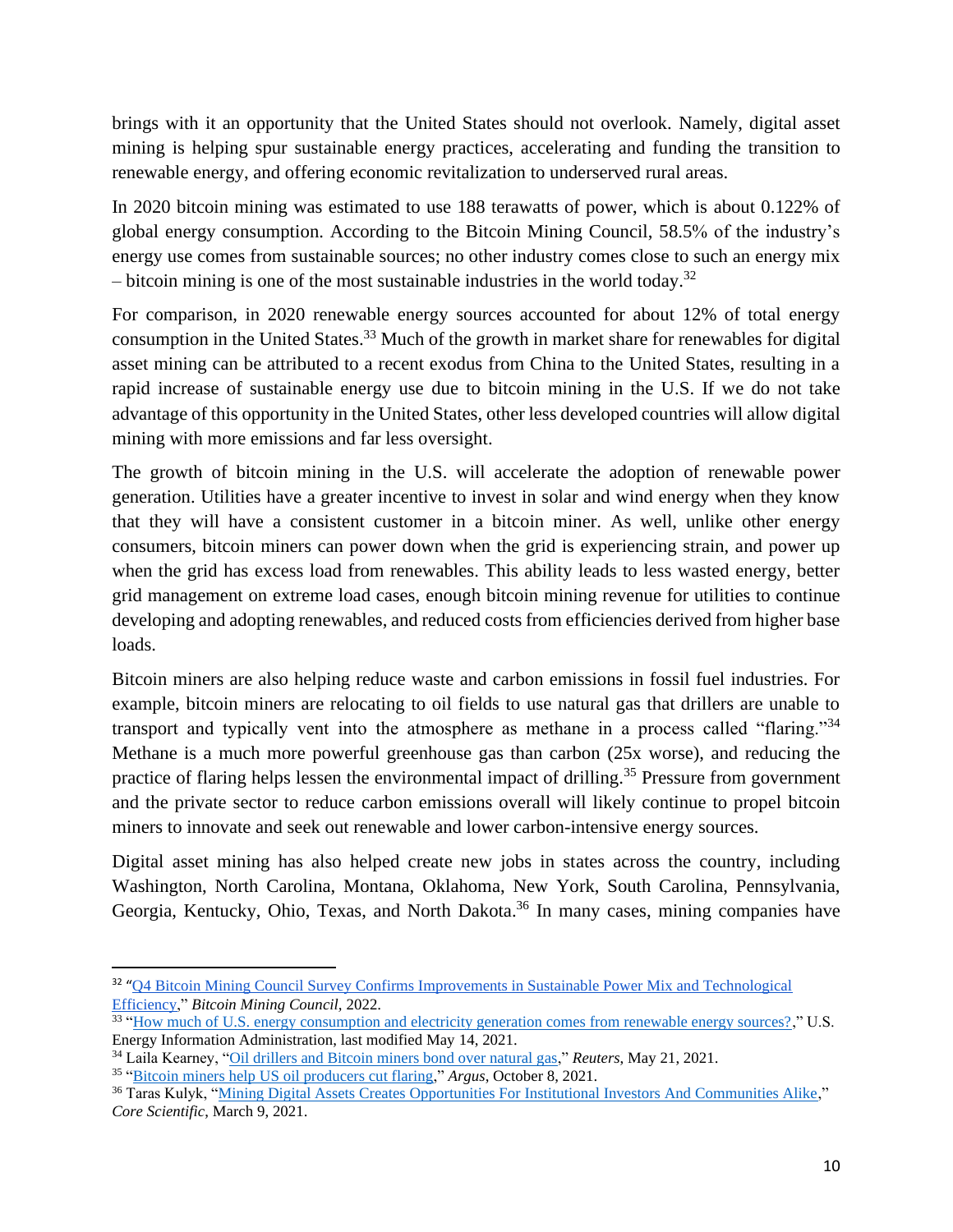chosen to locate operations in areas devastated by deindustrialization and in rural communities, helping reinvigorate those local economies.<sup>37</sup>

Bitcoin is a global network, and bitcoin mining is not going away. If the U.S. implements policies to limit or inhibit bitcoin mining, then miners will be driven to other countries. Non-U.S. mining locations will likely have a higher share of fossil fuels as part of their energy mix, and less oversight over emissions.

With appropriate policies, the United States has the opportunity to be a world leader in supporting an industry that will underpin the evolution of financial services infrastructure, while helping propel advances in sustainable energy.

## **IV. The Current U.S. Regulatory Landscape is Fragmented**

There is no single federal regulator of digital assets in the United States, nor any one, cohesive regulatory approach. Instead, there exists a panoply of federal regulators with some interest and role in this exciting new industry. Unfortunately, each of these regulators views the industry through its own unique lens and in the context of its own set of statutes and regulations. Even worse, under the current "regulation by enforcement" paradigm, there is often a lack of clarity regarding how rules of the road are applied.

Some digital asset regulators police fraud and market integrity, such as the SEC and the CFTC. Then there are consumer protection regulators, such as the Consumer Financial Protection Bureau (CFPB) and the Federal Trade Commission (FTC). There are also banking regulators, such as the Board of Governors of the Federal Reserve System (FRB), the Office of the Comptroller of the Currency (OCC), and the Federal Deposit Insurance Corporation (FDIC).

Another category of regulators on the federal level consists of anti-crime organizations, such as the Department of the Treasury's Financial Crimes Enforcement Network (FinCEN) and the Department of Justice (DOJ). There are also federal-level organizations, such as the Federal Financial Institutions Examination Council (FFIEC), the Financial Stability Oversight Council (FSOC), and the President's Working Group on Financial Markets (PWG), that are intended to coordinate the efforts of the many regulators listed above. On top of all of this, there are also a number of state-level regulators and laws.

As the digital asset industry has evolved, various regulators have put out guidance, rules, and enforcement actions that are sometimes divergent or conflict from prior actions and/or those of

<sup>37</sup> Matthew De Saro, ["Ponderay Newsprint Mill Reopens as Crypto Mining Operation,](https://beincrypto.com/ponderay-newsprint-mill-reopens-as-crypto-mining-operation/)" *Beincrypto*, last modified September 16, 2021. Kate Rooney, ["An old Alcoa plant in Upstate New York is going to be converted into one of](https://www.yahoo.com/news/old-alcoa-plant-upstate-york-204200517.html?soc_src=social-sh&soc_trk=ma)  [the world's largest bitcoin mining centers,](https://www.yahoo.com/news/old-alcoa-plant-upstate-york-204200517.html?soc_src=social-sh&soc_trk=ma)" *CNBC,* June 5, 2018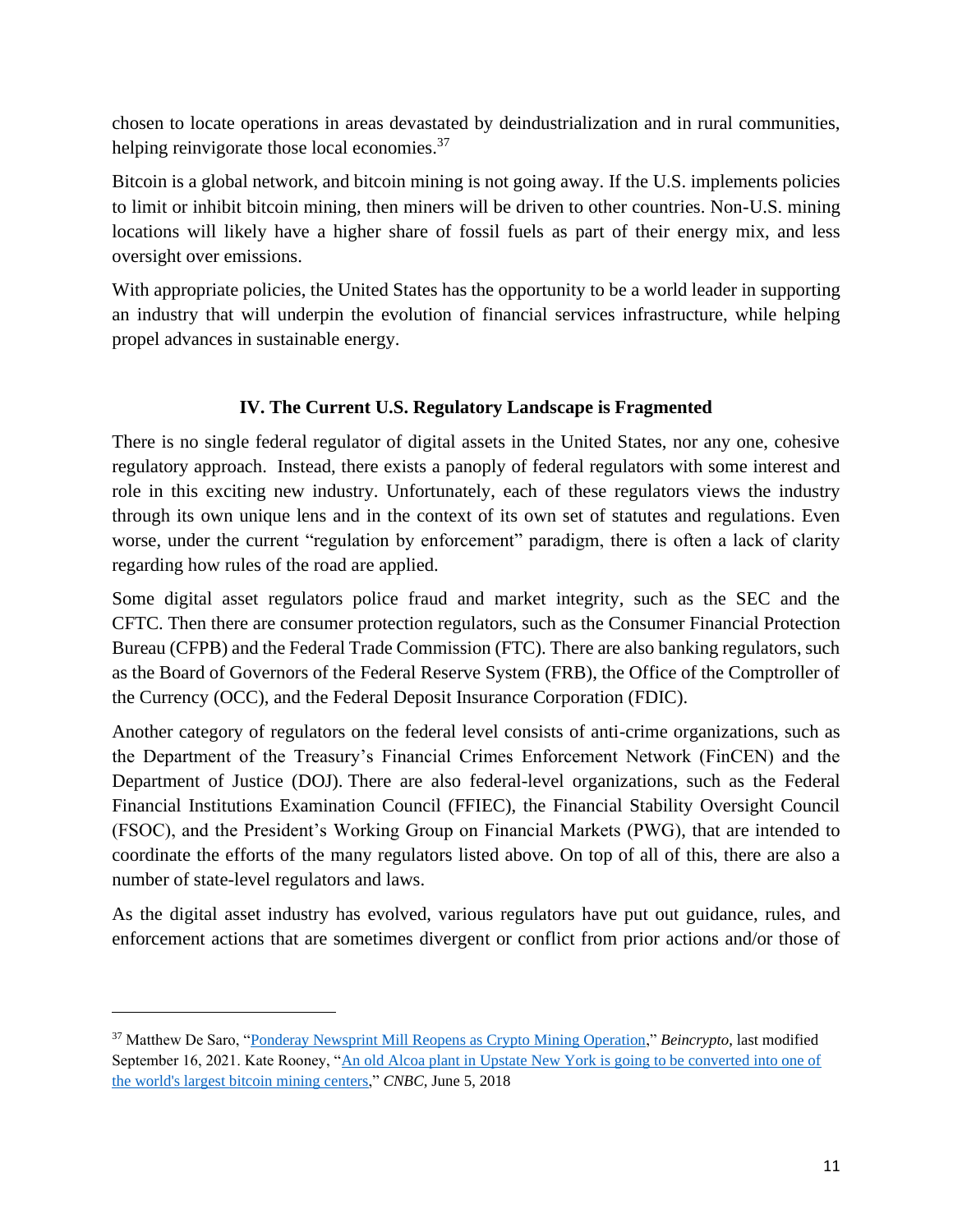other regulators. In my testimony, I will focus primarily on the regulation applied to digital assets by the CFTC and the SEC, as well as a very brief discussion of other State and Federal regulation.

# **A. CFTC**

The Commodity Exchange Act (CEA) broadly defines a "commodity" as, among other things, "all services, rights, and interests in which contracts for future delivery are presently or in the future dealt in." Through regulatory approvals, statements, and its enforcement posture, the CFTC has made clear that it views bitcoin and ether, the two largest digital assets by market capitalization, to be commodities for purposes of CFTC regulation.

In a 2015 enforcement action against Coinflip Inc., the CFTC explained that "Bitcoin and other virtual currencies are encompassed in the definition and properly defined as commodities."<sup>38</sup> This made the CFTC one of the first regulators to define virtual currencies and assert jurisdiction over them.

In December 2017, the CFTC permitted the CBOE Holdings, Inc., and the CME, both CFTCregulated exchanges, to list futures contracts with bitcoin as the underlying commodity. In October 2019, then-Chairman Heath Tartbert explained that "[w]e haven't said anything about ether – until now. It is my view as Chairman of the CFTC that ether is a commodity, and therefore it will be regulated under the CEA. And my guess is that you will see, in the near future, ether-related futures contracts and other derivatives potentially traded . . . It's my conclusion as Chairman of the CFTC that ether is a commodity and therefore would fall under our jurisdiction."<sup>39</sup>

Soon thereafter, CFTC-regulated exchange ErisX listed an ether futures product, followed shortly by CME's own exchange-traded ether futures product.<sup>40</sup> As a result, today's CFTC's oversight and enforcement authorities cover a significant portion of the digital assets market. The total market cap of all digital assets, including stablecoins is approximately \$1.86 trillion. Notably, bitcoin represents \$734.2 billion and ether represents \$333.1 billion of that \$1.86 trillion, or 57.4% of that market cap. By comparison, the next-largest market cap digital asset is the U.S. Dollar-based stablecoin Tether, which makes up \$77.98 billion.

## **B. SEC**

Over time, the SEC has brought enforcement cases alleging that certain digital assets are securities for purposes of asserting enforcement jurisdiction. Unlike the CFTC, however, which has specifically stated that certain digital assets fall squarely in its regulatory jurisdiction, the SEC has not provided a list of tokens it deems to be securities and has instead stated that digital assets require a "facts and circumstances" approach to determining if a digital asset qualifies as an "investment contract" under the *Howey* Test. The first time the SEC weighed in with definitive views on whether or not a particular digital asset might be a security was in its July 2017 report on

<sup>39</sup> [IN CASE YOU MISSED IT: Chairman Tarbert Comments on Cryptocurrency Regulation at Yahoo! Finance All](https://www.cftc.gov/PressRoom/PressReleases/8051-19)  [Markets Summit | CFTC](https://www.cftc.gov/PressRoom/PressReleases/8051-19) CFTC Press Release Number 8051-19, October 10, 2019

<sup>38</sup> See [Order: Coinflip, Inc., d/b/a Derivabit, et al](https://www.cftc.gov/sites/default/files/idc/groups/public/@lrenforcementactions/documents/legalpleading/enfcoinfliprorder09172015.pdf)

<sup>&</sup>lt;sup>40</sup> Nikhilesh De, [ErisX Announces Launch of First US Ether Futures Contracts –](https://www.coindesk.com/markets/2020/05/11/erisx-announces-launch-of-first-us-ether-futures-contracts/) CoinDesk, CoinDesk, May 11, 2020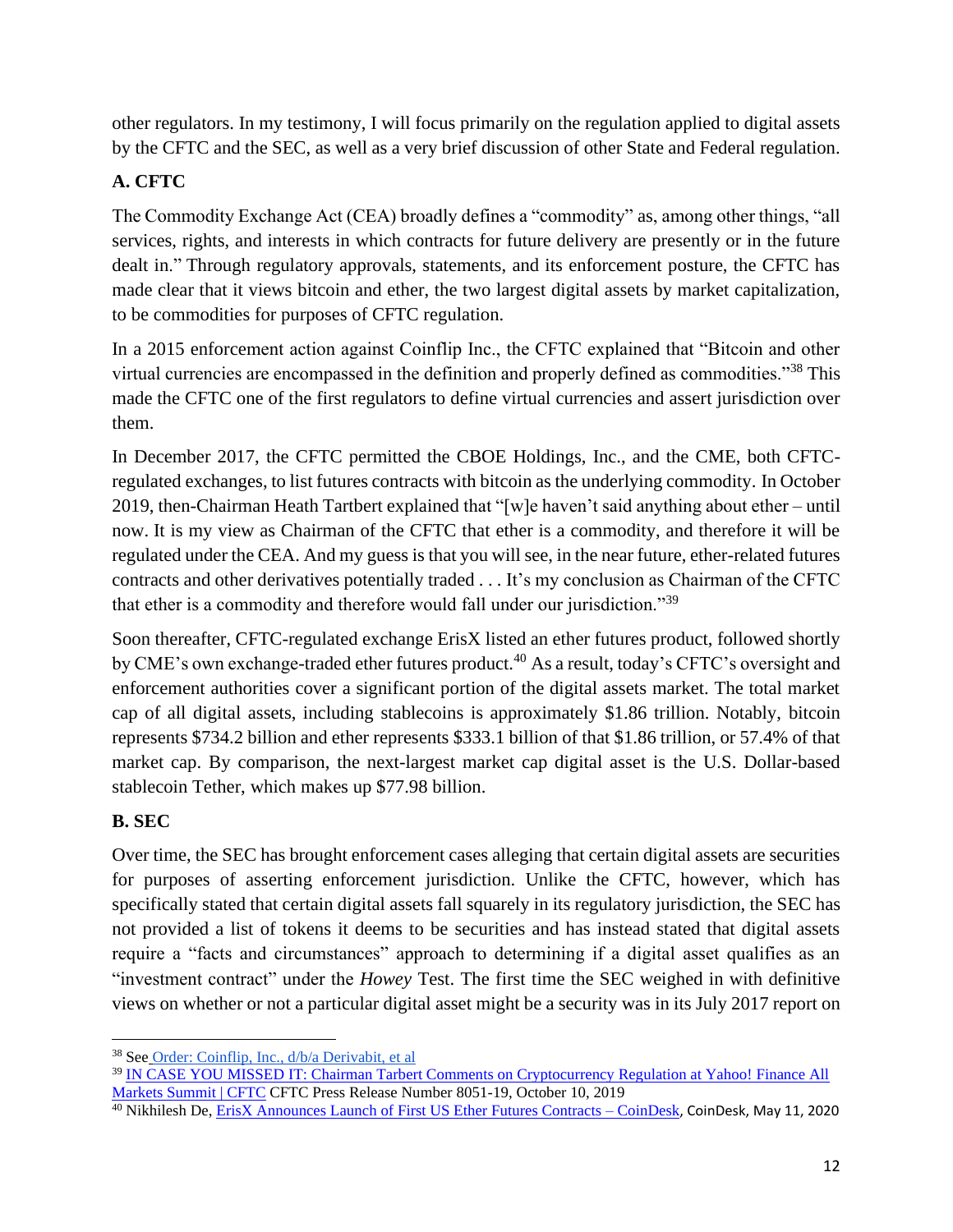an investigation of "The DAO" pursuant to Section 21(a) of the Securities Exchange Act of 1934 (the "Dao Report").<sup>41</sup> The SEC explained, in part, that so-called "DAO Tokens" were securities because these tokens gave holders voting rights and a right to distribution of profits.

After the DAO Report, the SEC made several similar statements, and SEC staff has provided guidance on determining the applicability of securities laws to digital assets.<sup>42</sup> These statements and staff guidance have focused on the applicability of securities laws to initial coin offerings (ICOs).

In 2018, the SEC addressed the issue of ether as a commodity in a speech from William Hinman, the Director of the SEC Division of Corporation Finance. Director Hinman explained, "The network on which bitcoin functions is operational and appears to have been decentralized for some time, perhaps from inception. Applying the disclosure regime of the federal securities laws to the offer and resale of bitcoin would seem to add little value."<sup>43</sup> He went on to explain, "putting aside the fundraising that accompanied the creation of Ether, based on my understanding of the present state of Ether, the Ethereum network and its decentralized structure, current offers and sales of Ether are not securities transactions. And, as with bitcoin, applying the disclosure regime of the federal securities laws to current transactions in Ether would seem to add little value. Over time, there may be other sufficiently decentralized networks and systems where regulating the tokens or coins that function on them as securities may not be required."<sup>44</sup>

Based on Director Hinman's remarks, it would appear that something that might start life as a security could, over time, become sufficiently decentralized as to no longer be deemed a security. Hinman explained that there is a path by which:

"[A]a digital asset transaction may no longer represent a security offering. If the network on which the token or coin is to function is sufficiently decentralized – where purchasers would no longer reasonably expect a person or group to carry out essential managerial or entrepreneurial efforts – the assets may not represent an investment contract. Moreover, when the efforts of the third party are no longer a key factor for determining the enterprise's success, material information asymmetries recede. As a network becomes truly decentralized, the ability to identify an issuer or promoter to make the requisite disclosures becomes difficult, and less meaningful."<sup>45</sup>

<sup>&</sup>lt;sup>41</sup> [Report of Investigation Pursuant to Section 21\(a\) of the Securities Exchange Act of 1934: The DAO.](https://www.sec.gov/litigation/investreport/34-81207.pdf)

<sup>42</sup> *See e.g*. Investor Bulletin: Initial Coin Offerings (July 25, 2017), *available at* [Investor Bulletin: Initial Coin](https://www.sec.gov/oiea/investor-alerts-and-bulletins/ib_coinofferings)  [Offerings;](https://www.sec.gov/oiea/investor-alerts-and-bulletins/ib_coinofferings) "Depending on the facts and circumstances of each individual ICO, the virtual coins or tokens that are offered or sold may be securities." See also "Framework for "Investment Contract" Analysis of Digital Assets," (April 3, 2019) available at: [https://www.sec.gov/corpfin/framework-investment-contract-analysis-digital](https://www.sec.gov/corpfin/framework-investment-contract-analysis-digital-assets)[assets.](https://www.sec.gov/corpfin/framework-investment-contract-analysis-digital-assets) This staff statement represents staff views and is not a rule, regulation, or statement of the Commission.

<sup>&</sup>lt;sup>43</sup> William Hinman, [Digital Asset Transactions: When Howey Met Gary \(Plastic\),](https://www.sec.gov/news/speech/speech-hinman-061418) Remarks at the Yahoo Finance All Markets Summit: Crypto, SEC Website June 14, 2018.

<sup>44</sup> *Ibid.*

<sup>45</sup> *Ibid.*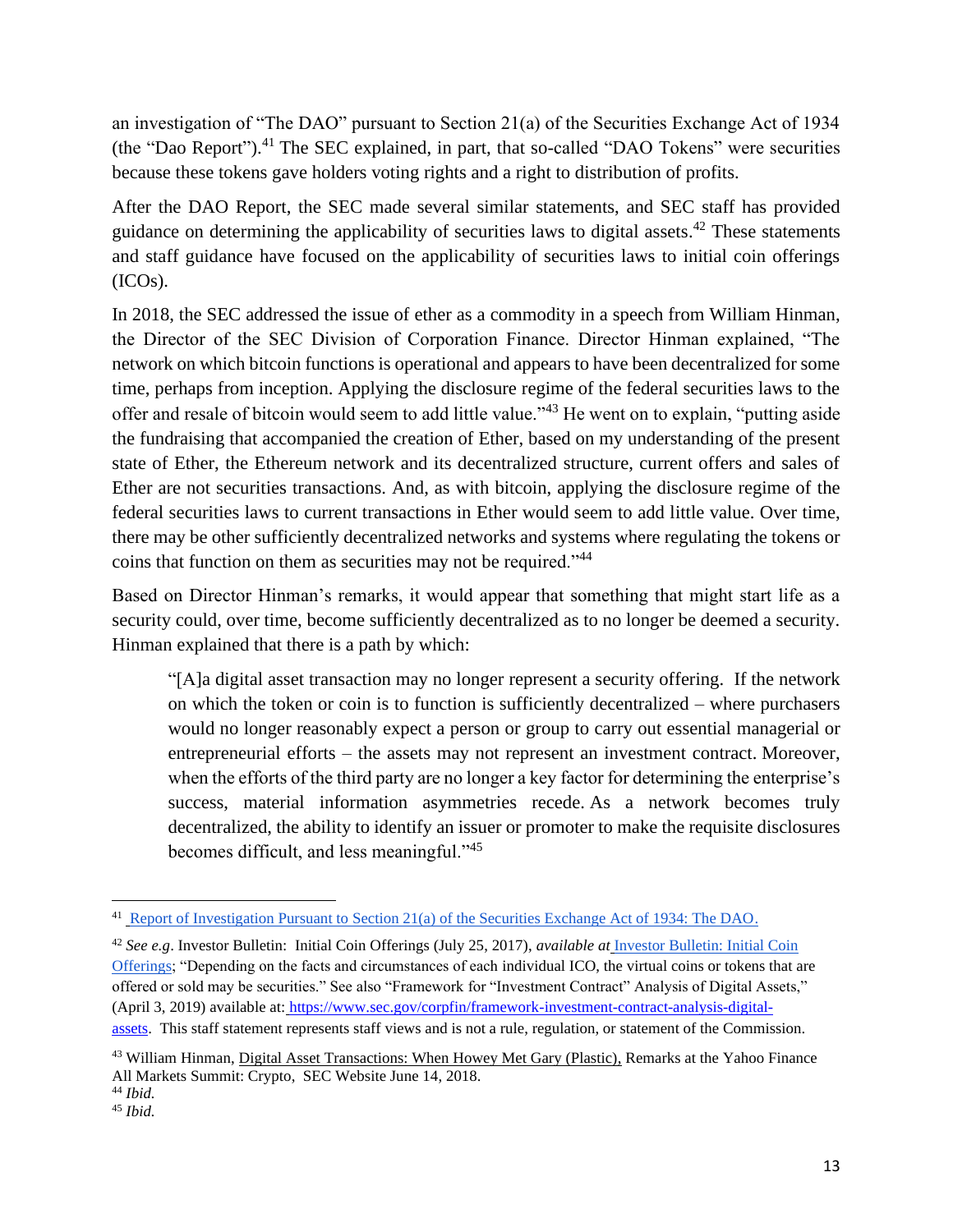SEC activity related to digital assets increased dramatically last year and throughout 2021 SEC Commissioner Hester Peirce, as well as then-SEC Commissioner Elad Roisman, criticized the lack of clarity in SEC guidance with respect to the application of securities laws to digital assets. In a statement regarding an SEC settlement with Blotics, Ltd., the two Commissioners stated that "[a]lthough the Commission staff has provided some guidance, the large number of factors and absence of weighting cut against the clarity the guidance was intended to offer." In the absence of clear guidance, Commissioners Peirce and Roisman argued that "litigated and settled Commission enforcement actions have become the go-to source of guidance." The Commissioners observed that "people can study the specifics of token offerings that become the subject of enforcement actions and take clues from particular cases; however, applying those clues to the facts of a completely different token offering does not necessarily produce clear answers. Providing guidance piecemeal through enforcement actions is not the best way to move forward."<sup>46</sup> While the views of individual Commissioners do not reflect the views of the SEC, these views do reflect a lack of consensus within the Commission as to how digital assets should be regulated.

## **C. Other Financial Regulators**

Below is a high-level summary of the other financial regulators and their roles in regulating digital assets.

## **FinCEN**

FinCEN regulates, among other things, "money services businesses" (MSBs) that transmit or convert money under the Bank Secrecy Act (BSA). Entities that qualify as "exchangers" or "administrators" of "currencies" or "convertible virtual currencies" must comply with the BSA and the regulations promulgated thereunder. In short, while the CFTC treats such digital assets as bitcoin and ether as commodities, and the SEC views many digital assets as securities, FinCEN often treats these same digital assets as currency for purposes of determining if a money service business must comply with its regulations.<sup>47</sup>

## **IRS**

For federal tax purposes, rather than being treated as currency, the IRS treats virtual currency as property. General tax principles applicable to property transactions apply to transactions using virtual currency.<sup>48</sup>

## **Federal Reserve System**

The Federal Reserve System has been studying the role of stablecoins and central bank digital currencies (CBDC) in the economy. The Federal Reserve System runs national payments rails,

<sup>46</sup> See [statement of SEC Commissioners Hester M. Peirce and Elad L. Roisman](https://www.sec.gov/news/public-statement/peirce-roisman-coinschedule) *In the Matter of Coinschedule*, July 14, 2021 https://www.sec.gov/news/public-statement/peirce-roisman-coinschedule.

<sup>47</sup> FIN-2013-G001, "Application of FinCEN's Regulations to Persons Administering, Exchanging, or Using Virtual Currencies," (March 18, 2013) at <https://www.fincen.gov/sites/default/files/shared/FIN-2013-G001.pdf>(2013 FinCEN Guidance).

<sup>48</sup> IRS Notice 2014-21, https://www.irs.gov/pub/irs-drop/n-14-21.pdf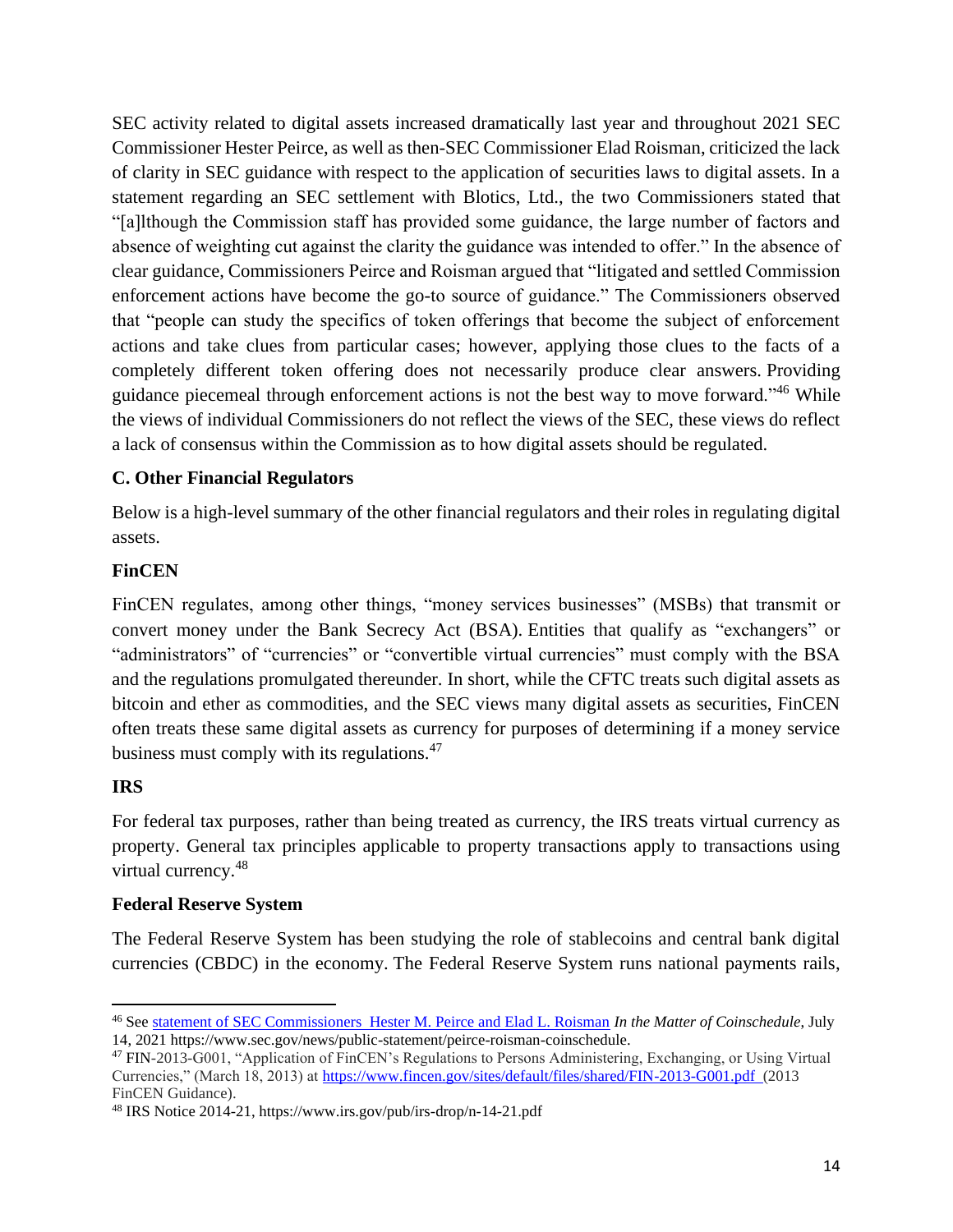such as Fedwire, and has the authority to allow state-chartered financial institutions access to these networks. Although Wyoming-chartered institutions have applied for such access, the Federal Reserve System has yet to approve their applications.

### **Office of the Comptroller of the Currency (OCC)**

A number of other federal regulators have issued a patchwork of inconsistent guidance for digital assets. For instance, the OCC issued a series of Interpretive Letters suggesting that banks were authorized to engage in the custody of digital assets and payments that use certain digital assets. Shortly thereafter, when the new Acting Comptroller took over the OCC, that authority was pulled back and not permitted absent express permission from the OCC.<sup>49</sup>

### **State Regulators**

State financial-services agencies have also issued rules and regulations to varying degrees. Licensing and bonding are required in some states for the exchange of fiat and digital currency. Some states have revised regulations to incorporate digital currency, and some states have produced guidance for digital currency businesses. The New York Department of Financial Services requires companies doing certain types of digital currency business in the State of New York to apply for a Bitlicense, and most states have some form of Money Transmitter License requirement for people handling payments and exchanges of digital assets in their states. Some states also have varying consumer protection and tax laws or regulations that apply to digital asset activities within the state.

## **V. Risks to the United States**

As explained above, the current regulatory framework for digital assets is disjointed. The risks to the United States from this lack of cohesion have already begun to crystallize as companies use regulatory arbitrage to find more friendly countries. The lack of a cohesive national plan has led a number of U.S. companies and investors to take their innovations and capital to other jurisdictions where they have more regulatory certainty and innovation-friendly laws. There are also national security implications: when activity occurs offshore, it is harder to monitor, detect, prevent, and prosecute illicit activity.

The U.S. "won" the Internet in its early days because President Clinton issued a directive to Executive branch agencies to make clear that regulators should be technology neutral, support private sector-driven solutions, and promote industry-led self-regulation. This approach paved the way for one of the greatest drivers of American innovation and prosperity in generations. As I mentioned above, blockchain is a continuation of the Internet revolution – an economic engine that will bring tremendous prosperity to society if it is allowed to flourish and enable the Internet to reach its full potential. Absent a better approach to the regulation of digital assets, we will likely

<sup>&</sup>lt;sup>49</sup> Office of the Comptroller of the Currency News Release 2021-121, [https://www.occ.gov/news-issuances/news](https://www.occ.gov/news-issuances/news-releases/2021/nr-occ-2021-121.html)[releases/2021/nr-occ-2021-121.html,](https://www.occ.gov/news-issuances/news-releases/2021/nr-occ-2021-121.html) November 23, 2021.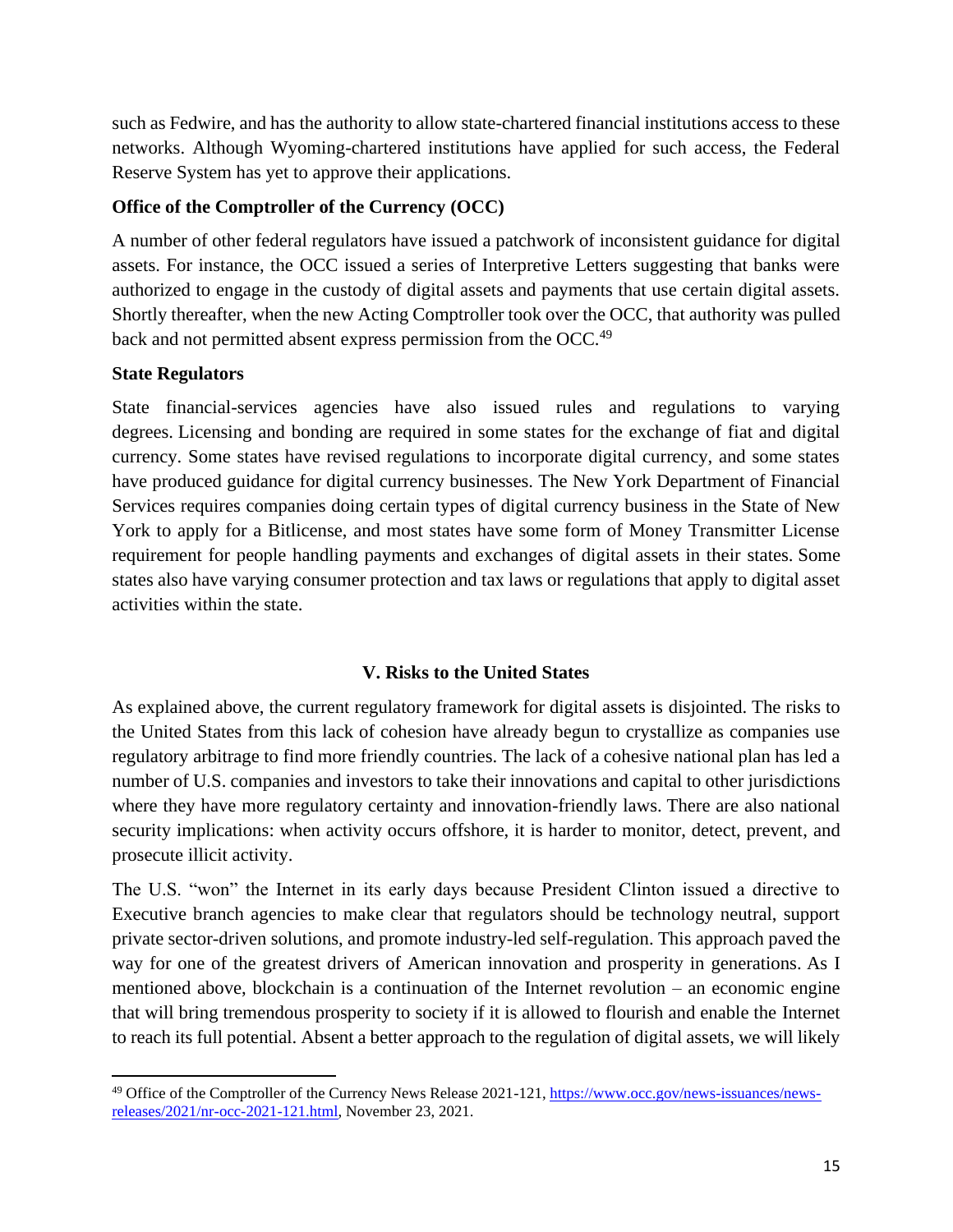watch much of the economic activity occur outside of our borders, thereby forfeiting the bounty of new jobs, new companies, and more tax revenue.

## **VI. Solutions**

### **National Action Plan for Blockchain**

In February 2019, the Chamber of Digital Commerce introduced a National Action Plan for Blockchain.<sup>50</sup> The Chamber is calling on the highest levels of the U.S. government to embrace a comprehensive, national strategy for blockchain. The plan proposes that the U.S. approach blockchain technology with clearly articulated support to encourage the private sector development and innovation required of emerging industries.

The National Action Plan's proposed guiding principles for government are:

- 1. Encourage development by the private sector;
- 2. Adopt a regulatory approach that does no harm while the industry establishes key innovations, bringing enforcement actions against clear violations of law;
- 3. Clear and established policies and regulations set prior to enforcement;
- 4. Any regulation should be based on the function performed, not the technology;
- 5. Prevent regulatory patchwork;
- 6. Any necessary regulation or law should be clear, predictable, and developed with future innovation in mind;
- 7. Study and understand the unique attributes of blockchain technology and digital assets; and
- 8. Establish an office that coordinates U.S. blockchain strategy going forward.

We note recent reports that the Biden administration intends to issue an executive order that may address the regulation of digital assets, and we hope that the administration will consider our Action Plan recommendations.

## **Regulatory Clarity**

In addition to our National Action Plan for Blockchain, the Chamber supports a number of initiatives aimed at achieving greater regulatory clarity for the digital assets industry.

## **Joint Working Group**

We have called for the creation of a joint CFTC, SEC, and industry working group to promote a more harmonious regulatory approach, and we are pleased to see and support recent bipartisan legislation and encourage further collaboration to that end.

<sup>&</sup>lt;sup>50</sup> Chamber of Digital Commerce, [National Action For Blockchain,](https://digitalchamber.s3.amazonaws.com/National-Action-Plan-for-Blockchain1.pdf) February 2019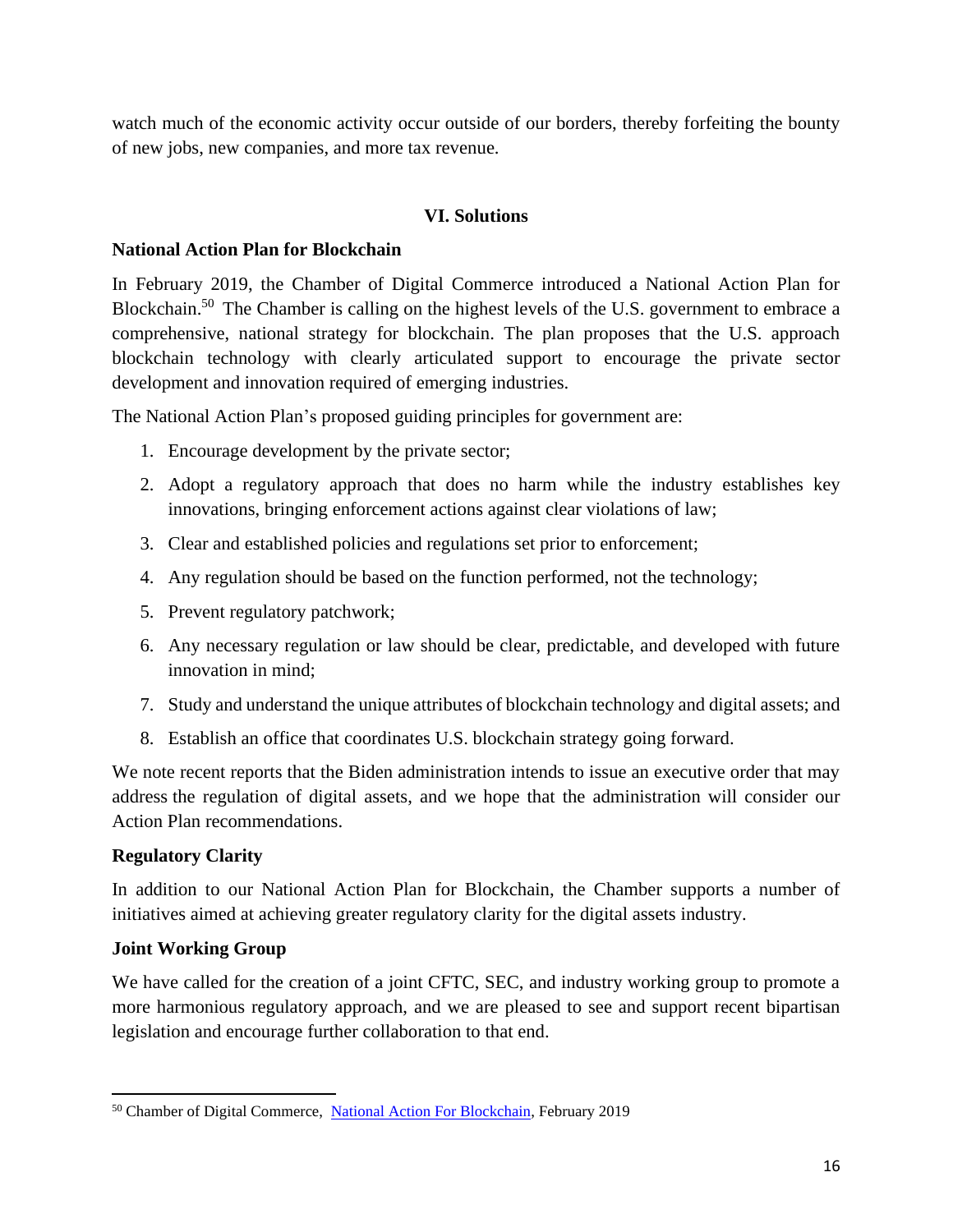### **The U.S. Needs a Lead Regulator**

Given the fragmented nature of the U.S. regulatory landscape and the risk of "not getting it right," we recommend that there be one lead regulator for digital assets. To be clear, the lead regulator need not be the only regulator for digital assets market activity; where appropriate, other regulators could be primarily responsible for certain subsets of the digital assets marketplace. There are many examples where multiple regulators have jurisdiction over different aspects of an industry, but one regulator takes the lead. For example, the CFTC and the USDA both have some oversight and jurisdiction over different aspects of agricultural commodities. This approach can eliminate unnecessary regulatory burdens, provide a comprehensive regulatory approach, and help centralize regulatory expertise.

One existing regulator that could be well-positioned to take up the role of a lead regulator is the CFTC. In fact, during his confirmation hearing, then-Acting Chairman Rostin Benham highlighted his role in regulating this significant portion of the market:

"This is the tip of the iceberg . . . As of yesterday, the total size of the digital asset market was \$2.7 trillion. Among that \$2.7 trillion, nearly 60% were commodities [...] given the size, the scope and the scale of this emerging market, how it's interfacing and affecting retail customers, and with the scale of the growth being so rapid, potential financial stability risks in the future, I think it's critically important to have a primary cop on the beat."

I will focus the remainder of my comments today on why we believe the CFTC can lead, as I assume this Committee will be most interested, given your direct oversight of the Commission.

The CFTC is a market regulator with a long history of taking on the regulation of new and innovative products. The first CFTC-regulated exchanges listed agricultural commodity-based products. It would be hard to imagine back then that these same exchanges would be listing contracts based on foreign currency, interest rates, the S&P 500, volatility indexes, bitcoin, or ether. The CFTC already regulates a large swath of the digital assets market. As noted above, bitcoin and ether, which make up the majority of the value in the digital asset industry, are the underlying commodities for regulated futures contracts, and the CFTC has spot market anti-fraud and anti-manipulation enforcement authority as well (albeit somewhat limited).

The CFTC also has a history of vetting and approving new types of exchanges to trade new, innovative products, including climate, interest rate, event contracts and most recently, digital assets. Given that the CFTC has already reviewed and approved a number of exchanges that focus on digital asset-based products, it already has a great deal of regulatory expertise to bring to bear.

Another supporting consideration is the CFTC's principles-based regime that has, as part of its mission, a mandate to promote responsible innovation and competition in the marketplace. A principles-based model is especially effective in the regulation of a new asset class or technology because it allows the regulator to set out the desired regulatory outcomes, but gives the market flexibility to innovate in how those outcomes are achieved.